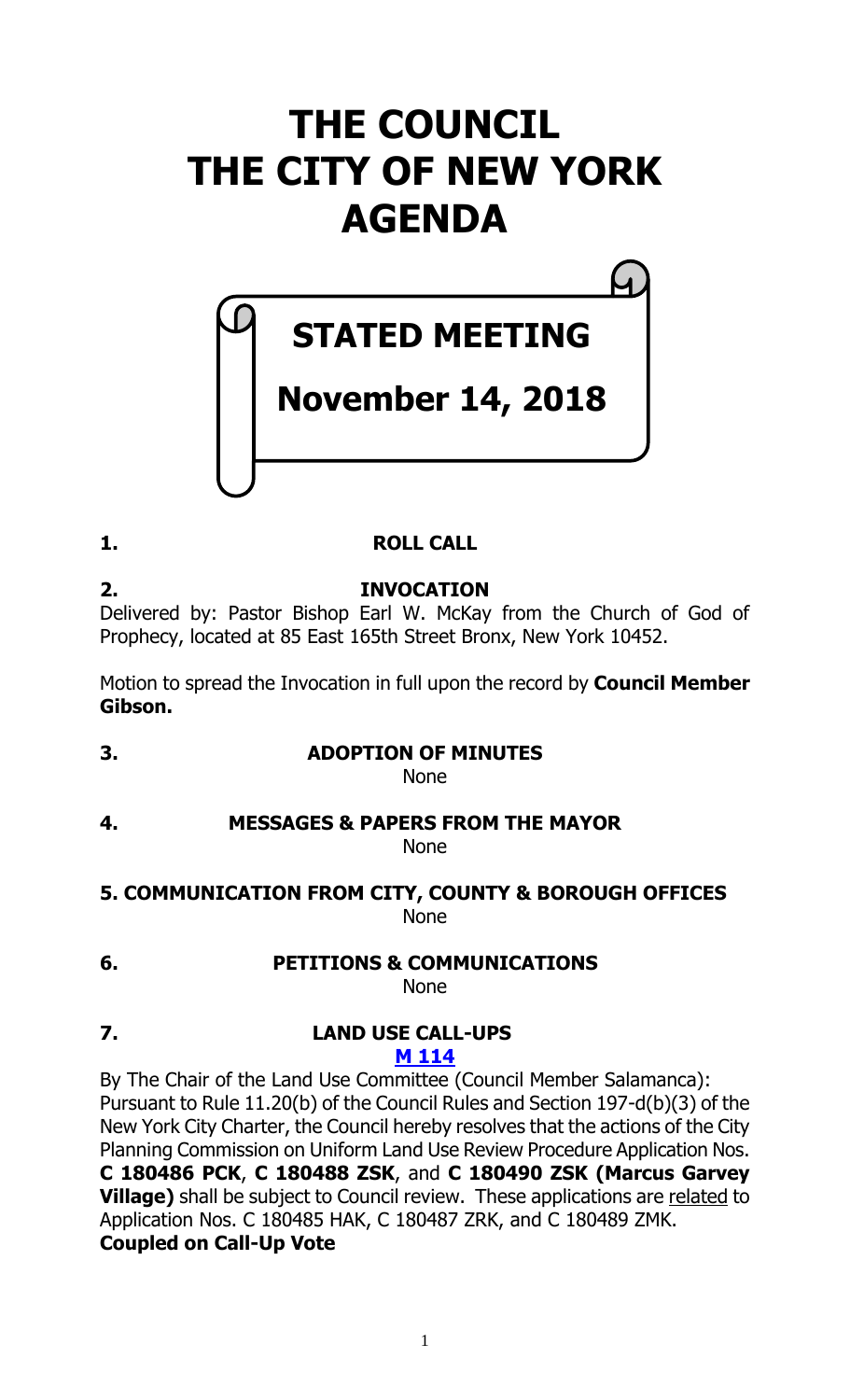# **M [115](https://legistar.council.nyc.gov/LegislationDetail.aspx?ID=3753738&GUID=A1EC433E-2C88-4D23-AD29-8B9928D60FF2&Options=ID|Text|&Search=)**

By Council Member Kallos:

Pursuant to Rule 11.20(b) of the Council and §20-225 of the New York City Administrative Code, the Council resolves that the action of the Department of Consumer Affairs approving an enclosed sidewalk café located at 300 East 86th Street, Borough of Manhattan, Council District 5, Community District 8, Application No. **20195184 TCM** shall be subject to review by the Council. **Coupled on Call-Up Vote**

# **M [116](https://legistar.council.nyc.gov/LegislationDetail.aspx?ID=3753739&GUID=7B7B7C14-A2A6-46E9-AD41-328052A8FFC3&Options=ID|Text|&Search=)**

By Council Member Powers:

Pursuant to Rule 11.20(b) of the Council and §20-225 of the New York City Administrative Code, the Council resolves that the action of the Department of Consumer Affairs approving an enclosed sidewalk café located at 1022 Madison Avenue, Borough of Manhattan, Council District 5, Community District 4, Application No. **20195183 TCM** shall be subject to review by the Council. **Coupled on Call-Up Vote**

# **Roll Call**

# **8. COMMUNICATION FROM THE SPEAKER**

- **9. DISCUSSION OF GENERAL ORDERS**
- **10. REPORT OF SPECIAL COMMITTEES** None

# **11. REPORTS OF STANDING COMMITTEES Report of the Committee on Finance**

**Int [1144](https://legistar.council.nyc.gov/LegislationDetail.aspx?ID=3704325&GUID=B3CEC137-346D-4EF9-B1D2-8FA391EE0D11&Options=ID%7cText%7c&Search=1144)**

A Local Law to amend the administrative code of the city of New York, in relation to authorizing an increase in the amount to be expended annually in fourteen business improvement districts.

# **Coupled on GO**

# **Preconsidered [Res](https://legistar.council.nyc.gov/LegislationDetail.aspx?ID=3725357&GUID=28944458-CAA1-440D-99E1-D0396C524CAD&Options=ID|&Search=) 612**

Resolution amending and restating the resolution computing and certifying base percentage, current percentage and current base proportion of each class of real property for fiscal 2019 to the state board of real property tax services pursuant to section 1803-a of the real property tax law. **Coupled on GO**

# **Preconsidered [Res](https://legistar.council.nyc.gov/LegislationDetail.aspx?ID=3725358&GUID=5C4BCFF7-5AAD-4F57-AC01-8082071E6F9A&Options=ID|&Search=) 613**

Resolution amending and restating the resolution computing and certifying adjusted base proportion of each class of real property for fiscal 2019 to the state board of real property tax services pursuant to section 1803-a of the real property tax law.

# **Coupled on GO**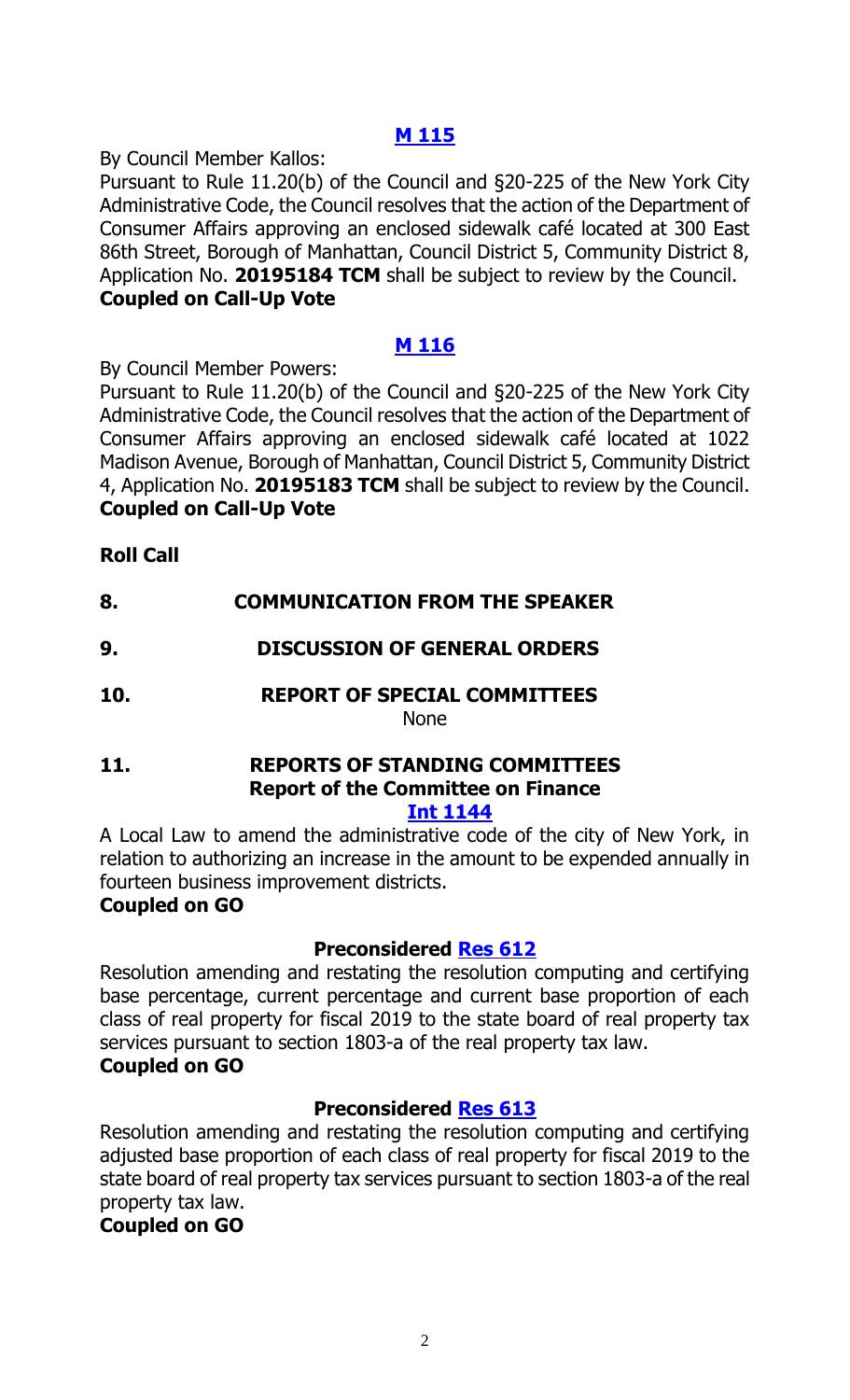# **Preconsidered [Res](https://legistar.council.nyc.gov/LegislationDetail.aspx?ID=3725359&GUID=650B3B80-7161-4818-B155-D78CE341C9A7&Options=ID|&Search=) 614**

Resolution amending and restating the resolution to provide the amounts necessary for the support of the government of the city of New York and the counties therein and for the payment of indebtedness thereof, for the fiscal year beginning on July 1, 2018 and ending on June 30, 2019, by the levy of the taxes on the real property in the city of New York, in accordance with the provisions of the constitution of the state of New York, the real property tax law and the charter of the city of New York.

#### **Coupled on GO**

#### **Preconsidered [Res](https://legistar.council.nyc.gov/LegislationDetail.aspx?ID=3725391&GUID=68F15594-5F54-40A8-B811-F60B007E5F25&Options=ID|&Search=) 615**

Resolution concerning the establishment of the Throggs Neck Business Improvement District in the Borough of the Bronx and setting the date, time and place for the public hearing to hear all persons. **Coupled on GO**

#### **Preconsidered [Res](https://legistar.council.nyc.gov/LegislationDetail.aspx?ID=3725390&GUID=7B10B456-136D-44CD-A9B2-5F45A9F846ED&Options=ID|&Search=) 616**

Resolution authorizing an increase in the amount to be expended annually in the Hudson Square Business Improvement District, and an extension of the Hudson Square Business Improvement District boundaries, and setting the date, time and place for the public hearing of the local law authorizing such changes as set forth in the amended District Plan of the Hudson Square Business Improvement District.

#### **Coupled on GO**

# **Report of the Committee on For-Hire Vehicles**

# **Int [304-A](https://legistar.council.nyc.gov/LegislationDetail.aspx?ID=3332232&GUID=6F016B74-AE6A-4431-9081-95703DD685FF&Options=Advanced&Search=)**

An Amended Local Law to create a task force to study the sale prices of taxicab medallions.

#### **Amended and Coupled on GO**

# **[Int 1062-A](https://legistar.council.nyc.gov/LegislationDetail.aspx?ID=3597665&GUID=8EB5A3E1-9B81-446E-B42B-4212F4903F54&Options=Advanced&Search=)**

An Amended Local Law to amend the administrative code of the city of New York, in relation to risk of loss on payments for trips dispatched by highvolume for-hire services.

#### **Amended and Coupled on GO**

#### **Int [1068-A](https://legistar.council.nyc.gov/LegislationDetail.aspx?ID=3597762&GUID=54A7F213-7AA5-4916-9796-36072EE61A09&Options=Advanced&Search=)**

An Amended Local Law to amend the administrative code of the city of New York, in relation to financial education for persons considering purchases or leases of for-hire vehicles or taxicab licenses.

#### **Amended and Coupled on GO**

#### **Int [1079-A](https://legistar.council.nyc.gov/LegislationDetail.aspx?ID=3597769&GUID=F2D2B75E-E914-4557-A809-EF6EF214A76B&Options=Advanced&Search=)**

An Amended Local Law to amend the New York city charter, in relation to creating an office of inclusion within the New York city taxi and limousine commission.

#### **Amended and Coupled on GO**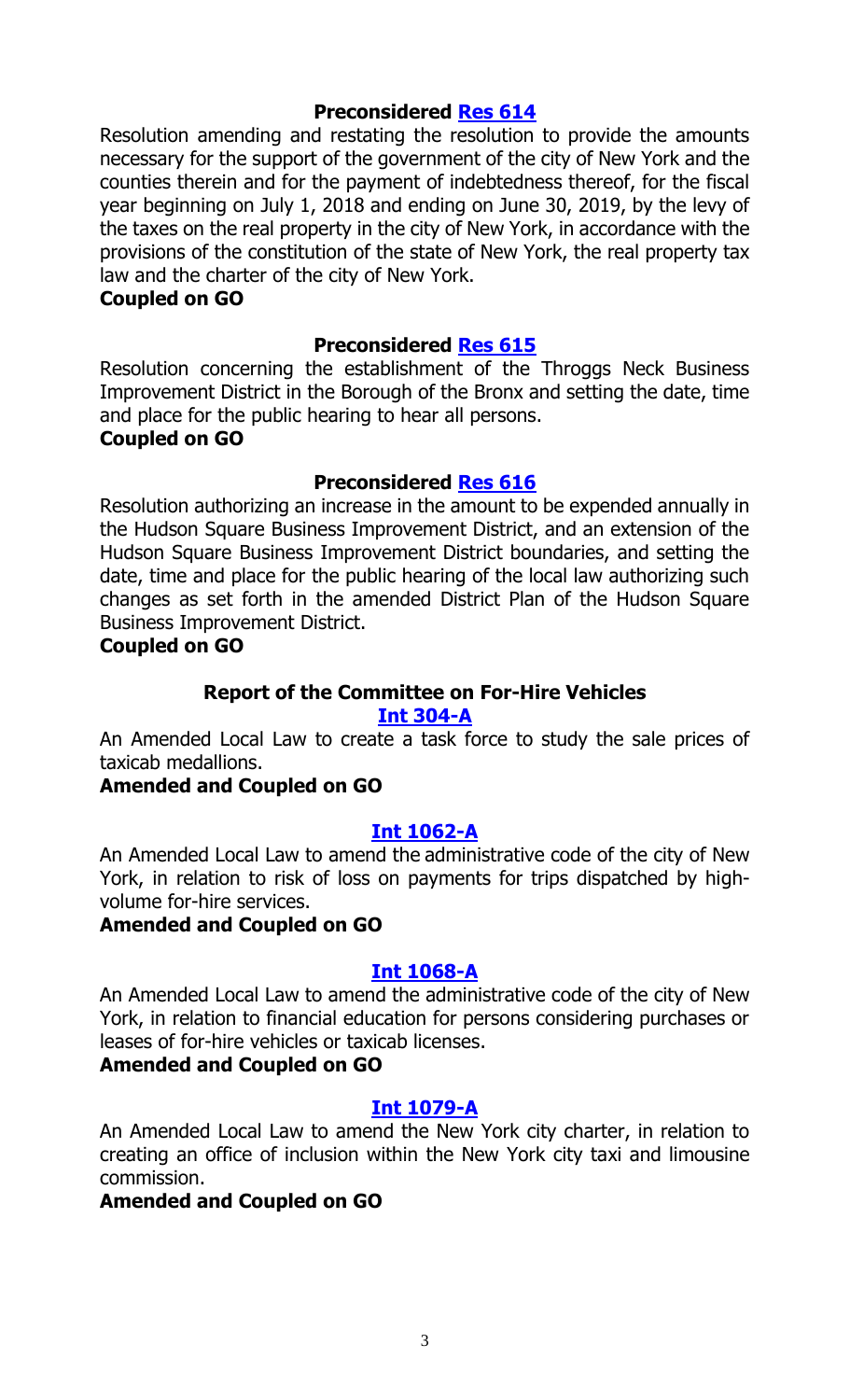#### **Int [1081-A](https://legistar.council.nyc.gov/LegislationDetail.aspx?ID=3597767&GUID=131385E4-0F96-47A4-AFA6-F25E95117D38&Options=Advanced&Search=)**

An Amended Local Law to amend the administrative code of the city of New York, in relation to driver assistance services.

# **Amended and Coupled on GO**

# **Int [1096-A](https://legistar.council.nyc.gov/LegislationDetail.aspx?ID=3673408&GUID=FA25D4A8-F33D-4FAF-AB12-ECE0F78C9027&Options=Advanced&Search=)**

An Amended Local Law to amend the administrative code of the city of New York, in relation to deductions from certain for-hire driver earnings. **Amended and Coupled on GO**

#### **Report of the Committee on Land Use [L.U. 231](https://legistar.council.nyc.gov/LegislationDetail.aspx?ID=3685414&GUID=C1D01AAF-29F5-496A-B46E-D69007FFC2C3&Options=Advanced&Search=) & [Res](https://legistar.council.nyc.gov/LegislationDetail.aspx?ID=3719328&GUID=6B463D61-0040-4A5D-8FAA-4693881BEA64&Options=ID%7c&Search=) 623**

Application No. **C 180346 PSX** submitted by the New York City Department of Health and Mental Hygiene and the Department of Citywide Administrative Services, pursuant to Section 197-c of the New York City Charter, for the site selection of property located at 2050 Bartow Avenue (Block 5141, p/o Lot 1085) for use as a full service animal shelter, veterinary clinic and accompanying office space facility, Borough of the Bronx, Community District 10, Council District 12. This application is subject to review and action by the Land Use Committee only if called-up by vote of the Council pursuant to Rule 11.20(b) of the Council and Section 197-d(b)(3) of the New York City Charter. **Coupled on GO**

# **[L.U. 241](https://legistar.council.nyc.gov/LegislationDetail.aspx?ID=3704395&GUID=3CE2DA36-9CDE-4D06-84F6-C8A57DA0655F&Options=Advanced&Search=) & [Res](https://legistar.council.nyc.gov/LegislationDetail.aspx?ID=3719293&GUID=8E41CC24-54CF-4585-A961-BADFA46B7F03&Options=ID|&Search=) 624**

Application No. **C 180390 HAX (599 Cortlandt Avenue)** submitted by the Department of Housing Preservation and Development pursuant to Article 16 of the General Municipal Law and Section 197-c of the New York City Charter for the designation of an Urban Development Action Area, an Urban Development Action Area Project and the disposition real property located at 599 Courtlandt Avenue (Block 2410, Lot 43), Borough of the Bronx, Community District 1, Council District 17.

# **Coupled on GO**

# **[L.U. 242](https://legistar.council.nyc.gov/LegislationDetail.aspx?ID=3704396&GUID=BF6C3A6A-10FA-4B42-8FB5-3FE5022B71DF&Options=Advanced&Search=) & [Res](https://legistar.council.nyc.gov/LegislationDetail.aspx?ID=3719294&GUID=7DBB36E8-4BF3-4413-BAB4-89F5D4AC6F07&Options=ID|&Search=) 625**

Application No. **C 180391 PQX (599 Cortlandt Avenue)** submitted by the Department of Housing Preservation and Development, pursuant to Section 197-c of the New York City Charter, for the acquisition of property located at 599 Courtlandt Street (Block 2410, Lot 43) to facilitate an affordable housing development, Borough of the Bronx, Community District 1, Council District 17. **Coupled on GO**

# **[L.U. 243](https://legistar.council.nyc.gov/LegislationDetail.aspx?ID=3704397&GUID=44111CCB-BEC5-4AD3-8452-900E4381FFB3&Options=Advanced&Search=) & [Res](https://legistar.council.nyc.gov/LegislationDetail.aspx?ID=3719295&GUID=F8D9567A-6225-4DD1-A640-9A3C7C583A88&Options=ID|&Search=) 626**

Application No. **20195160 HAX (599 Cortlandt Avenue)** submitted by the New York City Department of Housing Preservation and Development pursuant to Article XI of the Private Housing Finance Law for the approval of a new exemption of real property taxes for property located at Block 2410, Lot 43, Borough of the Bronx, Community District 1, Council District 17.

# **Coupled on GO**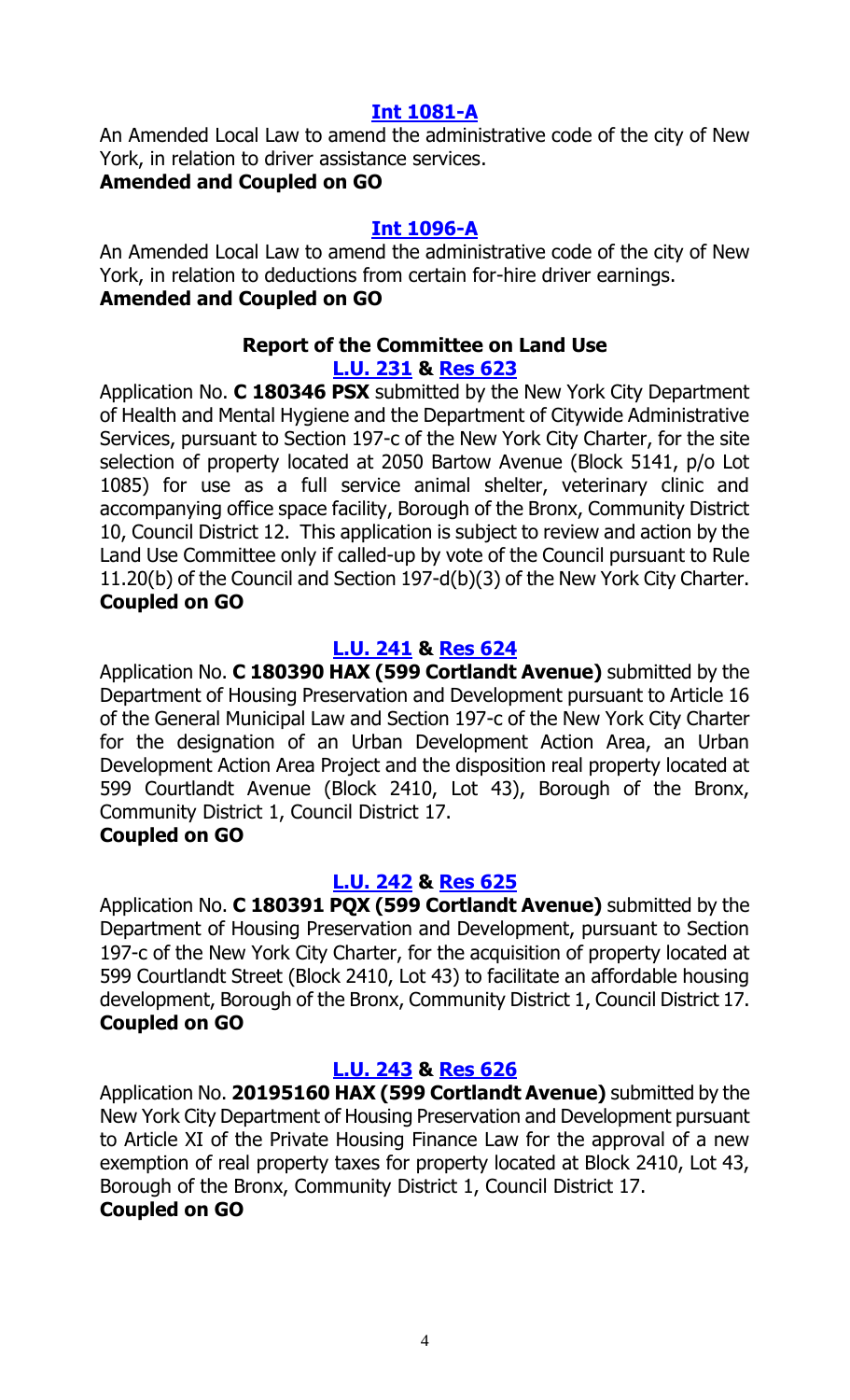# **[L.U. 250](https://legistar.council.nyc.gov/LegislationDetail.aspx?ID=3704387&GUID=48FAADEB-3F0E-4670-9528-622FBDD48E9D&Options=Advanced&Search=) & [Res](https://legistar.council.nyc.gov/LegislationDetail.aspx?ID=3719296&GUID=12840F0E-7941-4C53-897B-B3EDA25D3666&Options=ID|&Search=) 627**

Application No. **20195149 CCQ (St. Michael's Cemetery Land Acquisition)** submitted by St. Michael's Cemetery pursuant to Section 1506 of the New York State Not-for-Profit Corporation Law for approval to to acquire from the New York City Department of Parks and Recreation and to use for cemetery purposes certain real property known as St. Michael's Park (the "Property'), located at Block 1016, Lot 225, Borough of Queens. Community District 1, Council District 22.

#### **Coupled on GO**

#### **[L.U. 251](https://legistar.council.nyc.gov/LegislationDetail.aspx?ID=3704388&GUID=5407CFA4-8644-4C9D-9DE0-C20ED4BB7707&Options=Advanced&Search=) & [Res](https://legistar.council.nyc.gov/LegislationDetail.aspx?ID=3719297&GUID=90F14C9F-F520-487B-B5D4-54BEB4151BE6&Options=ID|&Search=) 628**

Application No. **C 180174 ZMQ (St. Michael's Park Rezoning)** submitted by NYC Department of Parks and Recreation pursuant to Sections 197-c and 201 of the New York City Charter for the amendment of the Zoning Map, Section Nos. 9c and 9d, by establishing within a former park (St. Michael's Park) an R4 District bounded by the northwesterly boundary lines of a former park (St. Michael's Park), the southerly street line of Astoria Boulevard South, the northwesterly street line of Brooklyn Queens Expressway, and the northerly street line of 30th Avenue, Borough of Queens. Community District 1, Council District 22.

#### **Coupled on GO**

#### **[L.U. 252](https://legistar.council.nyc.gov/LegislationDetail.aspx?ID=3704389&GUID=FA4D6986-D609-41C4-AAC5-803490FF0A49&Options=Advanced&Search=) & [Res](https://legistar.council.nyc.gov/LegislationDetail.aspx?ID=3719325&GUID=ADDE9211-D208-4D35-B908-D0401359A518&Options=ID|&Search=) 629**

Application No. **C 180175 MMQ (St. Michael's Park Demapping)** submitted by the Department of Parks and Recreation pursuant to Sections 197-c and 199 of the New York City Charter for an amendment to the City Map involving: the elimination of parkland within the area bounded by the Grand Central Parkway, 49th Street, 30th Avenue and the Brooklyn Queens Expressway; and the adjustment of grades and block dimensions necessitated thereby; including authorization for any acquisition or disposition of real property related thereto, in accordance with Map No. 5027 dated June 7, 2018 and signed by the Borough President, Borough of Queens. Community District 1, Council District 22.

#### **Coupled on GO**

#### **[L.U. 253](https://legistar.council.nyc.gov/LegislationDetail.aspx?ID=3704390&GUID=52956849-3217-4B44-AB0B-DD3D089A965B&Options=Advanced&Search=)**

Application No. **C 180321 ZSX (Hebrew Home)** submitted by Hebrew Home for the Aged at Riverdale, Inc., The Hebrew Home for the Aged at Riverdale Foundation, Inc., and Hebrew Home Housing Development Fund Company, Inc. pursuant to Sections 197-c and 201 of the New York City Charter for the grant of a special permit pursuant to Section 74-901(a) of the Zoning Resolution to modify the use regulations of Section 22-13, to allow a long-term care facility (Use Group 3) in an R1-1 District (Block 5933, Lot 55), on property located at 5701-5961 Palisade Avenue (Block 5933, Lots 55, 210, 224, 225 and 230), in R1-1 and R4 Districts, within the Special Natural Area District (NA-2), Borough of the Bronx, Council District 11, Community District 8.

**Approved with Modifications and Referred to the City Planning Commission pursuant to Rule 11.70(b) of the Rules of the Council and Section 197-(d) of the New York City Charter.**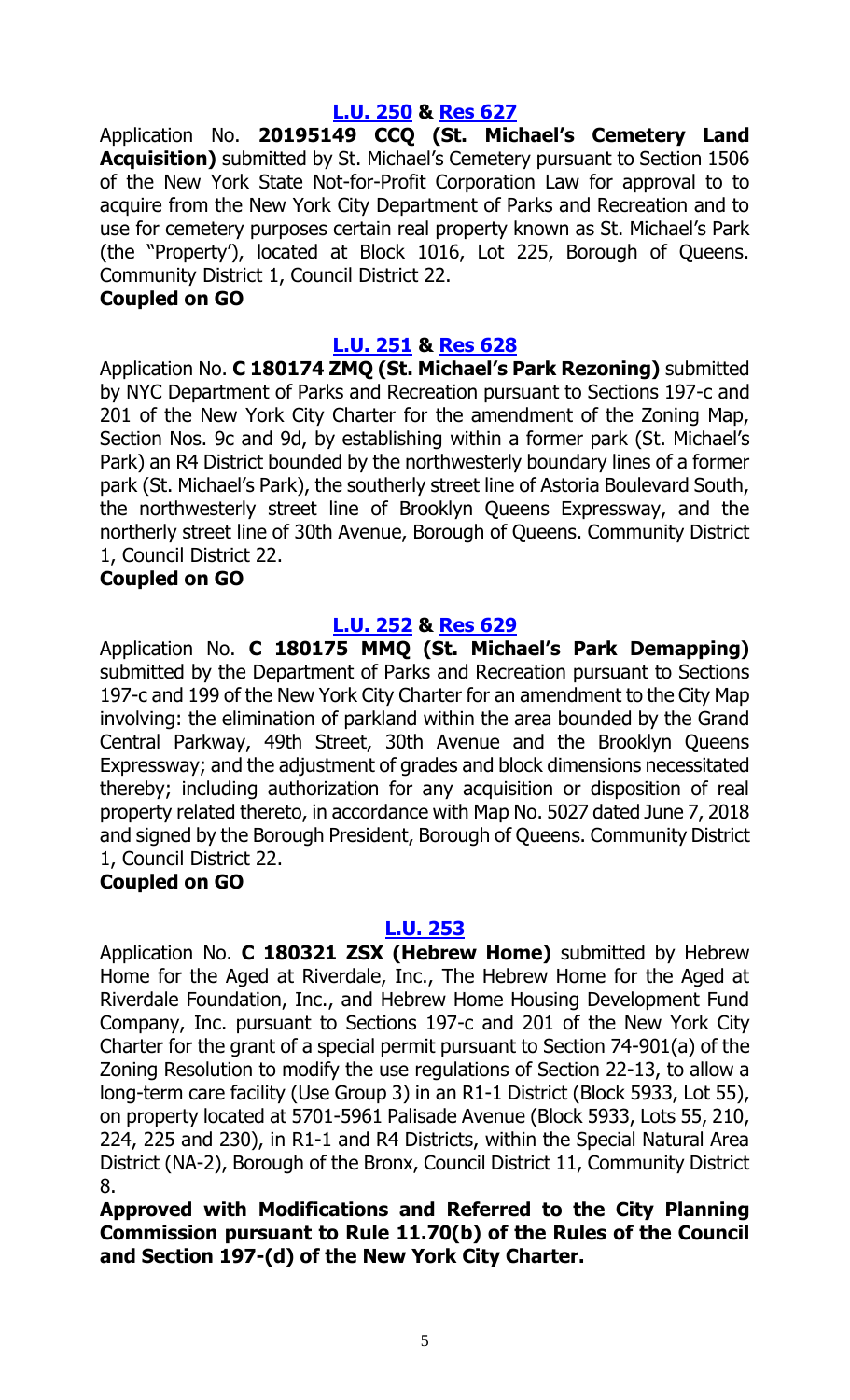# **[L.U. 254](https://legistar.council.nyc.gov/LegislationDetail.aspx?ID=3704391&GUID=898C1F2F-9DE1-41F2-B28C-C5DF9BA1202E&Options=Advanced&Search=) & [Res](https://legistar.council.nyc.gov/LegislationDetail.aspx?ID=3719327&GUID=6CAC92B0-8D0D-4A49-9842-1AA377C7B755&Options=ID|&Search=) 630**

Application No. **20195153 RSY** submitted by the Department of Parks and Recreation and the New York City Economic Development Corporation pursuant to the Special Process Agreement approved by the City Council on August 20, 2009, as modified by (first) Amendment to Agreement for Special Process Agreement dated as of the 25th day of April, 2013 (as amended, the "Special Process Agreement"), between the Mayor of the City of New York and the Council of the City of New York, Chapter 281 of the 2011 New York State Session Laws, and Resolution No. 2138 for the year 2009, for the approval of a Second Amendment to Special Process Agreement and disposition of real property located in the Coney Island Amusement Park identified as portions of West 12th Street (Block 8695 Lot 500), Stillwell Avenue (Block 7074 Lot 450) and West 15th Street (Block 7074 Lot 370), all lying south of Wonder Wheel Way, as well as a portion of land identified as Block 7074, Lot 2, formerly p/o Lots 20, 23 and 105, Borough of Brooklyn, Council District 47, Community District 13.

**Coupled on GO**

#### **Report of the Committee on Technology Int [1137-A](https://legistar.council.nyc.gov/LegislationDetail.aspx?ID=3700218&GUID=A6DF2849-07C4-46D1-B1DB-27C69E989808&Options=Advanced&Search=)**

An Amended Local Law to amend the New York city charter, in relation to the creation of an office of data analytics.

# **Amended and Coupled on GO**

# **Report of the Committee on Veterans**

# **Int [391-A](https://legistar.council.nyc.gov/LegislationDetail.aspx?ID=3332147&GUID=21226F82-031E-4408-A0FE-4C554E7268E4&Options=Advanced&Search=)**

An Amended Local Law to amend the administrative code of the city of New York, in relation to benefits counseling services for veterans.

# **Amended and Coupled on GO**

# **Int [394-A](https://legistar.council.nyc.gov/LegislationDetail.aspx?ID=3332196&GUID=F4951EB7-C24C-498E-A060-2D4552849EB7&Options=Advanced&Search=)**

An Amended Local Law to amend the administrative code of the city of New York, in relation to creating veterans resource centers.

# **Amended and Coupled on GO**

# **Int [396-A](https://legistar.council.nyc.gov/LegislationDetail.aspx?ID=3332200&GUID=FF21DB40-40B7-46AD-9BDE-7A057587D2FF&Options=Advanced&Search=)**

An Amended Local Law to amend the administrative code of the city of New York, in relation to the creation of a veterans resource guide.

# **Amended and Coupled on GO**

# **Report of the Committee on Youth Services Int [376-B](https://legistar.council.nyc.gov/LegislationDetail.aspx?ID=3332145&GUID=B46E2C81-DE8E-45B7-8A96-B8E248A710C2&Options=Advanced&Search=)**

An Amended Local Law to amend the administrative code of the city of New York, in relation to educational outreach and materials on bullying prevention, awareness and resources.

# **Amended and Coupled on GO**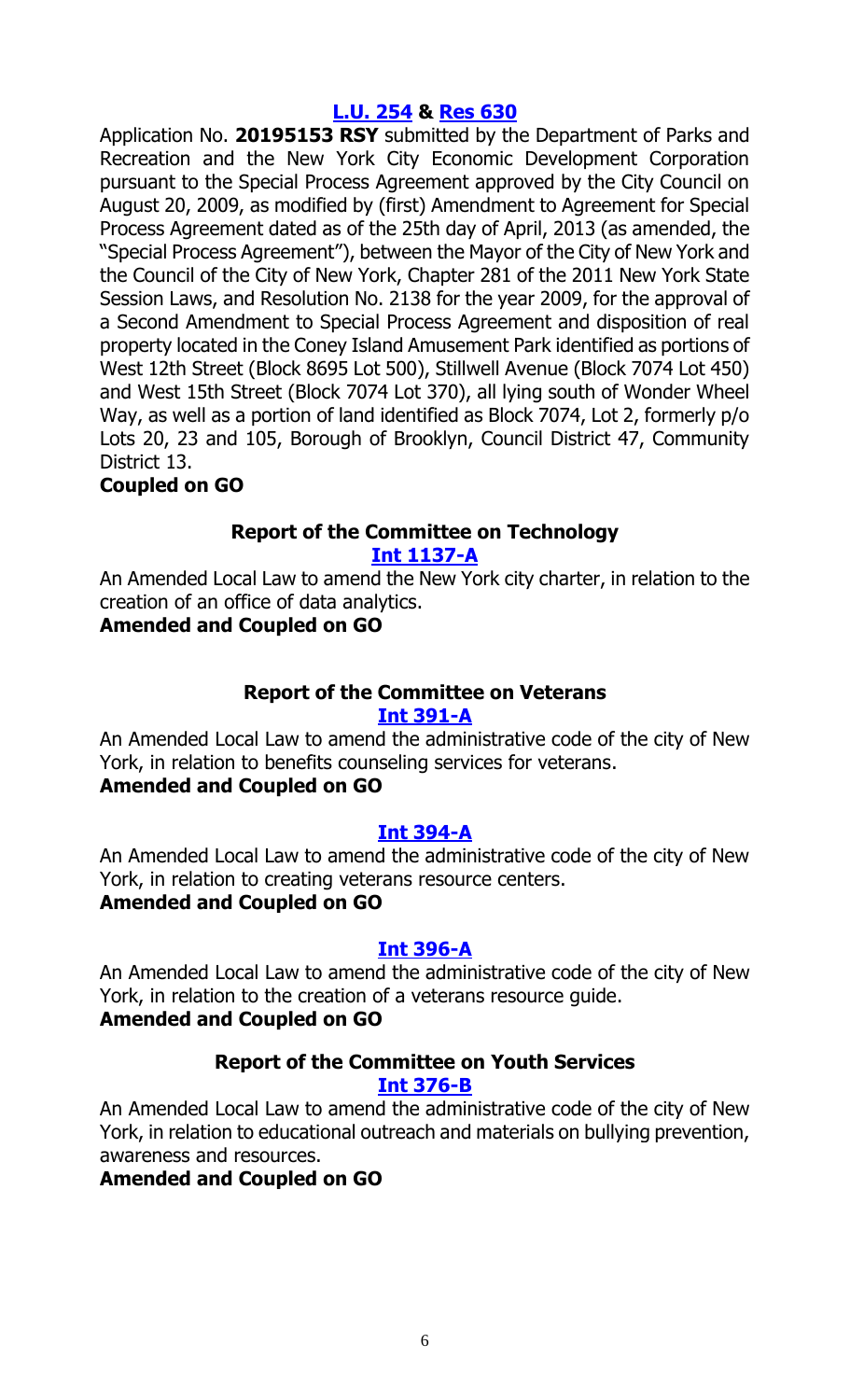# **12. GENERAL ORDER CALENDAR**

# **[Int 720](https://legistar.council.nyc.gov/LegislationDetail.aspx?ID=3364140&GUID=4A00AE92-D940-431A-A3C6-0AA406BC41F1&Options=ID|Text|&Search=0720)**

A Local Law to amend the New York city building code, in relation to clarifying the requirements for site safety training providers. **Laid Over**

# **[L.U. 253](https://legistar.council.nyc.gov/LegislationDetail.aspx?ID=3704390&GUID=52956849-3217-4B44-AB0B-DD3D089A965B&Options=ID%7cText%7c&Search=253) & [Res](https://legistar.council.nyc.gov/LegislationDetail.aspx?ID=3719326&GUID=3663CC74-7244-446A-BD7D-E345AB676C24&Options=ID|&Search=) 631**

Application No. **C 180321 ZSX (Hebrew Home)** submitted by Hebrew Home for the Aged at Riverdale, Inc., The Hebrew Home for the Aged at Riverdale Foundation, Inc., and Hebrew Home Housing Development Fund Company, Inc. pursuant to Sections 197-c and 201 of the New York City Charter for the grant of a special permit pursuant to Section 74-901(a) of the Zoning Resolution to modify the use regulations of Section 22-13, to allow a long-term care facility (Use Group 3) in an R1-1 District (Block 5933, Lot 55), on property located at 5701-5961 Palisade Avenue (Block 5933, Lots 55, 210, 224, 225 and 230), in R1-1 and R4 Districts, within the Special Natural Area District (NA-2), Borough of the Bronx, Council District 11, Community District 8.

# **Coupled on GO**

Commissioner of Deeds **Coupled on GO**

# **COUPLED ON GENERAL ORDER CALENDAR Finance**

**[Int 1144](https://legistar.council.nyc.gov/LegislationDetail.aspx?ID=3704325&GUID=B3CEC137-346D-4EF9-B1D2-8FA391EE0D11&Options=ID%7cText%7c&Search=1144)** - An increase in the amount to be expended annually in fourteen business improvement districts.

**GO**

**Preconsidered [Res](https://legistar.council.nyc.gov/LegislationDetail.aspx?ID=3725357&GUID=28944458-CAA1-440D-99E1-D0396C524CAD&Options=ID|&Search=) 612** - Computing and certifying base percentage, current percentage and current base proportion of each class of real property for fiscal 2019.

# **GO**

**Preconsidered [Res](https://legistar.council.nyc.gov/LegislationDetail.aspx?ID=3725358&GUID=5C4BCFF7-5AAD-4F57-AC01-8082071E6F9A&Options=ID|&Search=) 613** - Computing and certifying adjusted base proportion of each class of real property for fiscal 2019. **GO**

**Preconsidered [Res](https://legistar.council.nyc.gov/LegislationDetail.aspx?ID=3725359&GUID=650B3B80-7161-4818-B155-D78CE341C9A7&Options=ID|&Search=) 614** - Amending and restating the resolution to provide the amounts necessary for the support of the government of the city of New York and the counties.

**GO**

**Preconsidered [Res](https://legistar.council.nyc.gov/LegislationDetail.aspx?ID=3725391&GUID=68F15594-5F54-40A8-B811-F60B007E5F25&Options=ID|&Search=) 615** - The establishment of the Throggs Neck Business Improvement District in the Borough of the Bronx.

# **GO**

**Preconsidered [Res](https://legistar.council.nyc.gov/LegislationDetail.aspx?ID=3725390&GUID=7B10B456-136D-44CD-A9B2-5F45A9F846ED&Options=ID|&Search=) 616** - An increase in the amount to be expended annually in the Hudson Square Business Improvement District, and an extension of the Hudson Square Business Improvement District boundaries. **GO**

# **For-Hire Vehicles**

**<u>[Int 304-A](https://legistar.council.nyc.gov/LegislationDetail.aspx?ID=3332232&GUID=6F016B74-AE6A-4431-9081-95703DD685FF&Options=Advanced&Search=)</u>** - Create a task force to study the sale prices of taxicab medallions. **A and GO**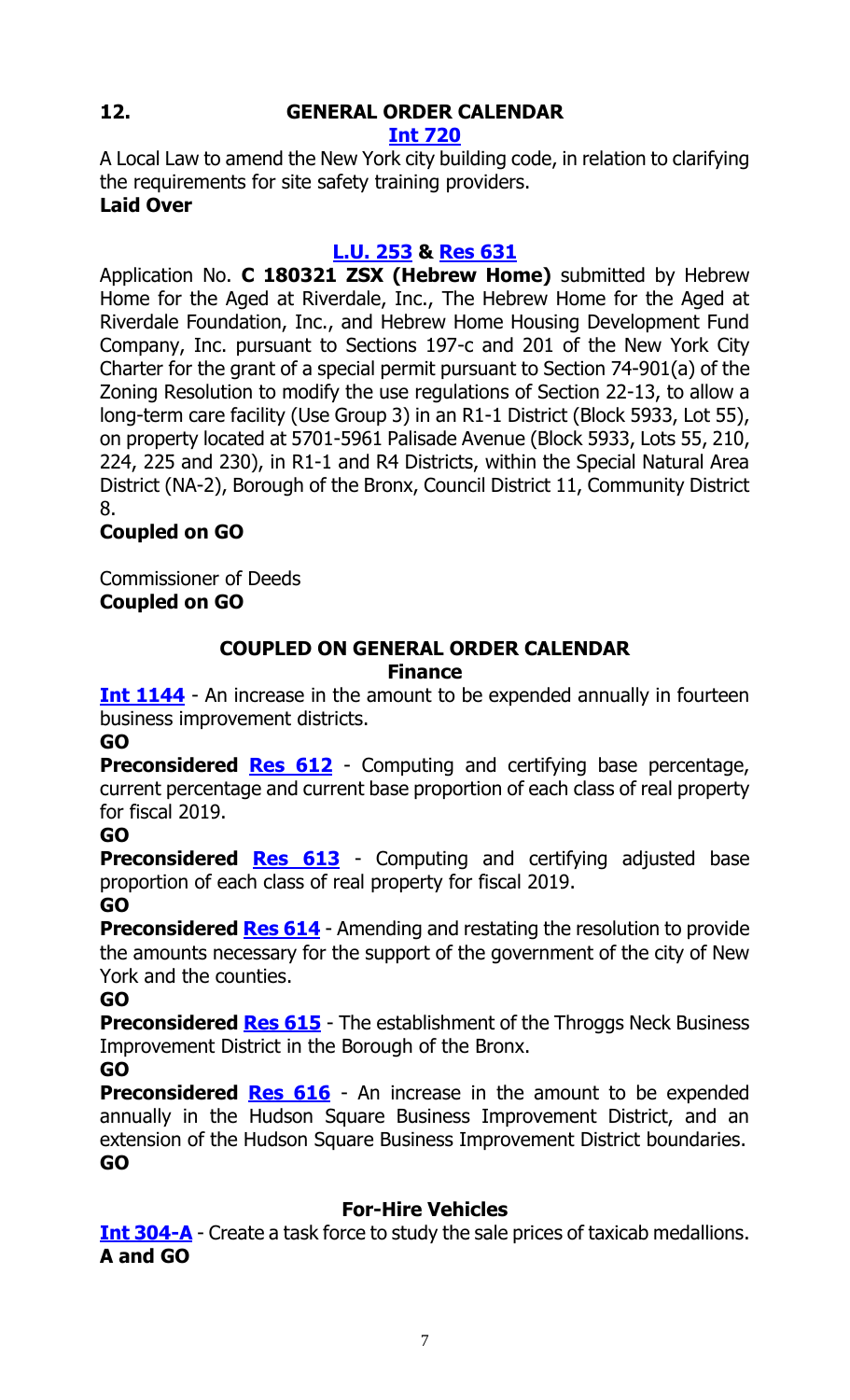**[Int 1062-A](https://legistar.council.nyc.gov/LegislationDetail.aspx?ID=3597665&GUID=8EB5A3E1-9B81-446E-B42B-4212F4903F54&Options=Advanced&Search=)** - Risk of loss on payments for trips dispatched by high-volume for-hire services.

**A and GO**

**[Int 1068-A](https://legistar.council.nyc.gov/LegislationDetail.aspx?ID=3597762&GUID=54A7F213-7AA5-4916-9796-36072EE61A09&Options=Advanced&Search=)** - Financial education for persons considering purchases or leases of for-hire vehicles or taxicab licenses.

**A and GO**

**[Int 1079-A](https://legistar.council.nyc.gov/LegislationDetail.aspx?ID=3597769&GUID=F2D2B75E-E914-4557-A809-EF6EF214A76B&Options=Advanced&Search=)** - Office of inclusion within the New York city taxi and limousine commission.

**A and GO**

**[Int 1081-A](https://legistar.council.nyc.gov/LegislationDetail.aspx?ID=3597767&GUID=131385E4-0F96-47A4-AFA6-F25E95117D38&Options=Advanced&Search=)** - Driver assistance services.

**A and GO**

**[Int 1096-A](https://legistar.council.nyc.gov/LegislationDetail.aspx?ID=3673408&GUID=FA25D4A8-F33D-4FAF-AB12-ECE0F78C9027&Options=Advanced&Search=)** - Deductions from certain for-hire driver earnings.

**A and GO**

# **Land Use**

**[L.U. 231](https://legistar.council.nyc.gov/LegislationDetail.aspx?ID=3685414&GUID=C1D01AAF-29F5-496A-B46E-D69007FFC2C3&Options=Advanced&Search=) & [Res](https://legistar.council.nyc.gov/LegislationDetail.aspx?ID=3719328&GUID=6B463D61-0040-4A5D-8FAA-4693881BEA64&Options=ID|&Search=) 623** - App. **C 180346 PSX** Borough of the Bronx, Community District 10, Council District 12.

**GO**

**[L.U. 241](https://legistar.council.nyc.gov/LegislationDetail.aspx?ID=3704395&GUID=3CE2DA36-9CDE-4D06-84F6-C8A57DA0655F&Options=Advanced&Search=) & [Res](https://legistar.council.nyc.gov/LegislationDetail.aspx?ID=3719293&GUID=8E41CC24-54CF-4585-A961-BADFA46B7F03&Options=ID|&Search=) 624** - App. **C 180390 HAX (599 Cortlandt Avenue)** Borough of the Bronx, Community District 1, Council District 17.

**GO**

**[L.U. 242](https://legistar.council.nyc.gov/LegislationDetail.aspx?ID=3704396&GUID=BF6C3A6A-10FA-4B42-8FB5-3FE5022B71DF&Options=Advanced&Search=) & [Res](https://legistar.council.nyc.gov/LegislationDetail.aspx?ID=3719294&GUID=7DBB36E8-4BF3-4413-BAB4-89F5D4AC6F07&Options=ID|&Search=) 625** - App. **C 180391 PQX (599 Cortlandt Avenue)** Borough of the Bronx, Community District 1, Council District 17. **GO**

**[L.U. 243](https://legistar.council.nyc.gov/LegislationDetail.aspx?ID=3704397&GUID=44111CCB-BEC5-4AD3-8452-900E4381FFB3&Options=Advanced&Search=) & [Res](https://legistar.council.nyc.gov/LegislationDetail.aspx?ID=3719295&GUID=F8D9567A-6225-4DD1-A640-9A3C7C583A88&Options=ID|&Search=) 626** - App. **20195160 HAX (599 Cortlandt Avenue)** Borough of the Bronx, Community District 1, Council District 17. **GO**

**[L.U. 250](https://legistar.council.nyc.gov/LegislationDetail.aspx?ID=3704387&GUID=48FAADEB-3F0E-4670-9528-622FBDD48E9D&Options=Advanced&Search=) & [Res](https://legistar.council.nyc.gov/LegislationDetail.aspx?ID=3719296&GUID=12840F0E-7941-4C53-897B-B3EDA25D3666&Options=ID|&Search=) 627** - App. **20195149 CCQ (St. Michael's Cemetery Land Acquisition)** Borough of Queens. Community District 1, Council District 22.

**GO**

**[L.U. 251](https://legistar.council.nyc.gov/LegislationDetail.aspx?ID=3704388&GUID=5407CFA4-8644-4C9D-9DE0-C20ED4BB7707&Options=Advanced&Search=) & [Res](https://legistar.council.nyc.gov/LegislationDetail.aspx?ID=3719297&GUID=90F14C9F-F520-487B-B5D4-54BEB4151BE6&Options=ID|&Search=) 628** - App. **C 180174 ZMQ (St. Michael's Park Rezoning)** Borough of Queens. Community District 1, Council District 22. **GO**

**[L.U. 252](https://legistar.council.nyc.gov/LegislationDetail.aspx?ID=3704389&GUID=FA4D6986-D609-41C4-AAC5-803490FF0A49&Options=Advanced&Search=) & [Res](https://legistar.council.nyc.gov/LegislationDetail.aspx?ID=3719325&GUID=ADDE9211-D208-4D35-B908-D0401359A518&Options=ID|&Search=) 629** - App. **C 180175 MMQ (St. Michael's Park Demapping)** Borough President, Borough of Queens. Community District 1, Council District 22.

**GO**

**[L.U. 254](https://legistar.council.nyc.gov/LegislationDetail.aspx?ID=3704391&GUID=898C1F2F-9DE1-41F2-B28C-C5DF9BA1202E&Options=Advanced&Search=) & [Res](https://legistar.council.nyc.gov/LegislationDetail.aspx?ID=3719327&GUID=6CAC92B0-8D0D-4A49-9842-1AA377C7B755&Options=ID|&Search=) 630** - App. **20195153 RSY** Borough of Brooklyn, Council District 47, Community District 13.

**GO**

# **Technology**

**[Int 1137-A](https://legistar.council.nyc.gov/LegislationDetail.aspx?ID=3700218&GUID=A6DF2849-07C4-46D1-B1DB-27C69E989808&Options=Advanced&Search=)** - Creation of an office of data analytics. **A and GO**

# **Veterans**

**[Int 391-A](https://legistar.council.nyc.gov/LegislationDetail.aspx?ID=3332147&GUID=21226F82-031E-4408-A0FE-4C554E7268E4&Options=Advanced&Search=)** - Benefits counseling services for veterans. **A and GO Int [394-A](https://legistar.council.nyc.gov/LegislationDetail.aspx?ID=3332196&GUID=F4951EB7-C24C-498E-A060-2D4552849EB7&Options=Advanced&Search=)** - Creating veterans resource centers.

**A and GO**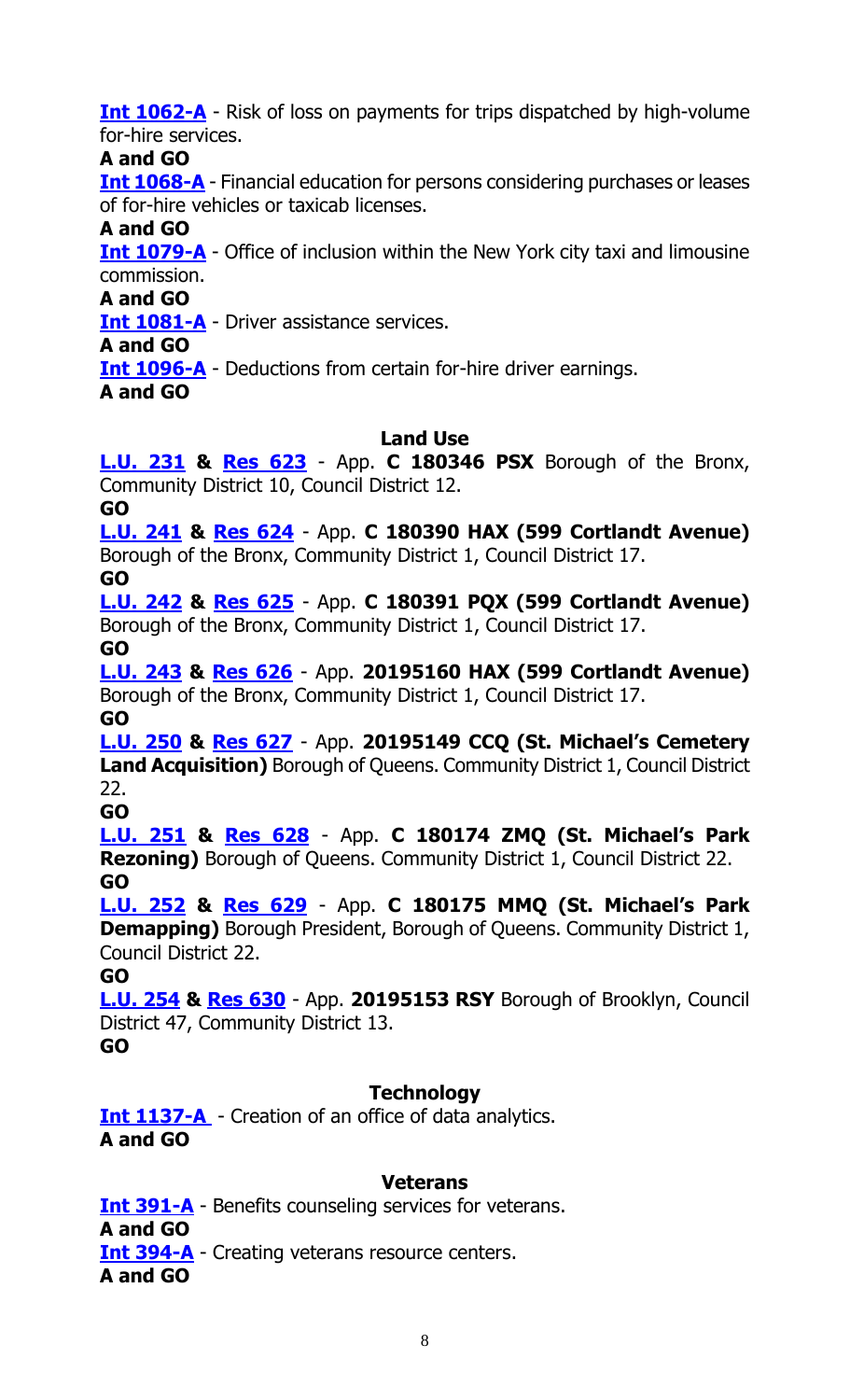**[Int 396-A](https://legistar.council.nyc.gov/LegislationDetail.aspx?ID=3332200&GUID=FF21DB40-40B7-46AD-9BDE-7A057587D2FF&Options=Advanced&Search=)** - Creation of a veterans resource guide. **A and GO**

#### **Youth Services**

**[Int 376-B](https://legistar.council.nyc.gov/LegislationDetail.aspx?ID=3332145&GUID=B46E2C81-DE8E-45B7-8A96-B8E248A710C2&Options=Advanced&Search=)** - Educational outreach and materials on bullying prevention, awareness and resources. **A and GO**

#### **GENERAL ORDER CALENDAR**

**[L.U. 253](https://legistar.council.nyc.gov/LegislationDetail.aspx?ID=3704390&GUID=52956849-3217-4B44-AB0B-DD3D089A965B&Options=ID%7cText%7c&Search=253) & [Res 631](https://legistar.council.nyc.gov/LegislationDetail.aspx?ID=3719326&GUID=3663CC74-7244-446A-BD7D-E345AB676C24&Options=ID|&Search=)** - App. **C 180321 ZSX (Hebrew Home)** Borough of the Bronx, Council District 11, Community District 8. **GO**

Commissioner of Deeds **GO**

**Roll Call**

- **13. INTRODUCTION & READING OF BILLS**
- **14. DISCUSSION OF RESOLUTIONS**
- **15. RESOLUTIONS**
- **16. GENERAL DISCUSSION**
- **17. EXTENSION OF REMARKS**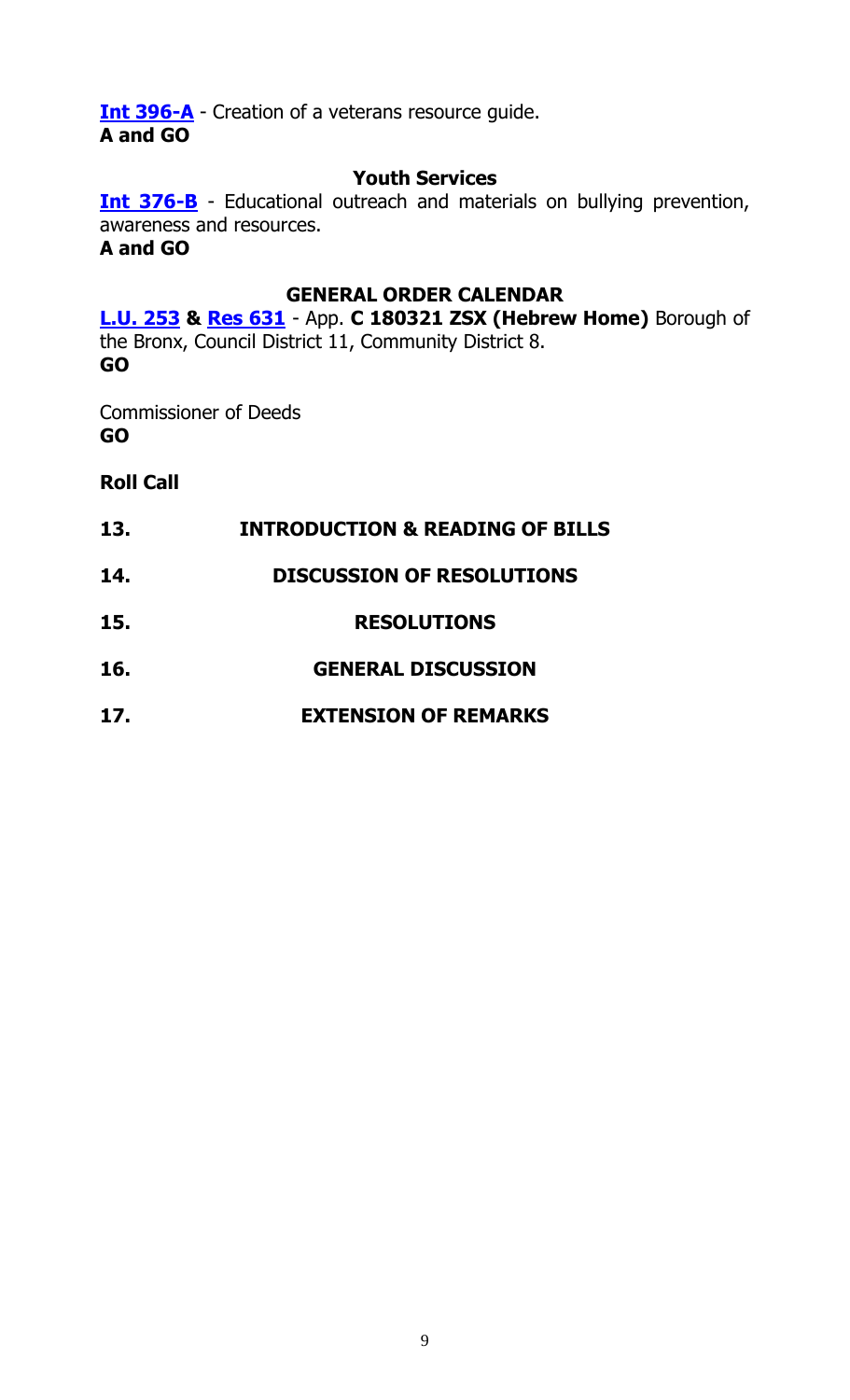# **INTRODUCTION AND READING OF BILLS**

#### **[Res 608](https://legistar.council.nyc.gov/LegislationDetail.aspx?ID=3724273&GUID=2F79F71E-FB47-43BD-A0EB-FB76D0EC3068&Options=ID%7c&Search=)**

By The Speaker (Council Member Johnson): Resolution authorizing the Speaker to submit a public comment on behalf of the Council to the Federal Register, concerning the proposed change to the Public Charge rule.

#### **Immigration**

#### **[Res 609](https://legistar.council.nyc.gov/LegislationDetail.aspx?ID=3727355&GUID=A0891AC1-03CF-4131-A2A5-84B63770522B&Options=ID|&Search=)**

By The Speaker (Council Member Johnson) and Council Members Menchaca, Levin, Levine, Chin, Ayala, Constantinides, Lancman, Dromm, Richards, Cumbo, Lander, Eugene, Yeger, Treyger, Grodenchik, Cabrera and Rosenthal: Resolution opposing the newly proposed public charge rule and urging the federal government not to move forward with its adoption.

#### **Immigration**

#### **[Int 1214](https://legistar.council.nyc.gov/LegislationDetail.aspx?ID=3754228&GUID=2595BC4D-EDBE-4159-94F3-8D934F14134E&Options=ID%7c&Search=)**

By Council Member Ayala (by request of the Brooklyn Borough President): A Local Law to amend the administrative code of the city of New York, in relation to permitting Access-a-Ride vehicles to use bus lanes.

# **Transportation**

# **[Int 1215](https://legistar.council.nyc.gov/LegislationDetail.aspx?ID=3754248&GUID=C98A21D0-1685-4BAE-ADD2-14593B26132D&Options=ID|&Search=)**

By Council Member Borelli:

A Local Law in relation to applications for licenses to sell electronic cigarettes by electronic cigarette retail dealers.

#### **Consumer Affairs and Business Licensing**

# **[Int 1216](https://legistar.council.nyc.gov/LegislationDetail.aspx?ID=3754254&GUID=D33261F0-0E35-490B-A663-DB429B4D4C44&Options=ID|&Search=)**

By Council Member Borelli:

A Local Law to amend the administrative code of the city of New York, in relation to requiring the New York City police department to study and report on outdoor train crashes involving pedestrians.

# **Public Safety**

# **[Int 1217](https://legistar.council.nyc.gov/LegislationDetail.aspx?ID=3728040&GUID=AA732E72-DDAD-4CA5-B2D8-695BB53F7D9B&Options=ID|&Search=)**

By Council Member Deutsch:

A Local Law to amend the administrative code of the city of New York, in relation to deployment of traffic enforcement agents near schools during dropoff and pick-up of students.

#### **Public Safety**

# **[Int 1218](https://legistar.council.nyc.gov/LegislationDetail.aspx?ID=3754101&GUID=52FCB9D2-036E-4FF0-A129-BCA6F502672E&Options=ID|&Search=)**

By Council Member Deutsch:

A local law to amend the administrative code of the city of New York, in relation to the creation of a discharge upgrade assistance unit at the department of veterans' affairs.

#### **Veterans**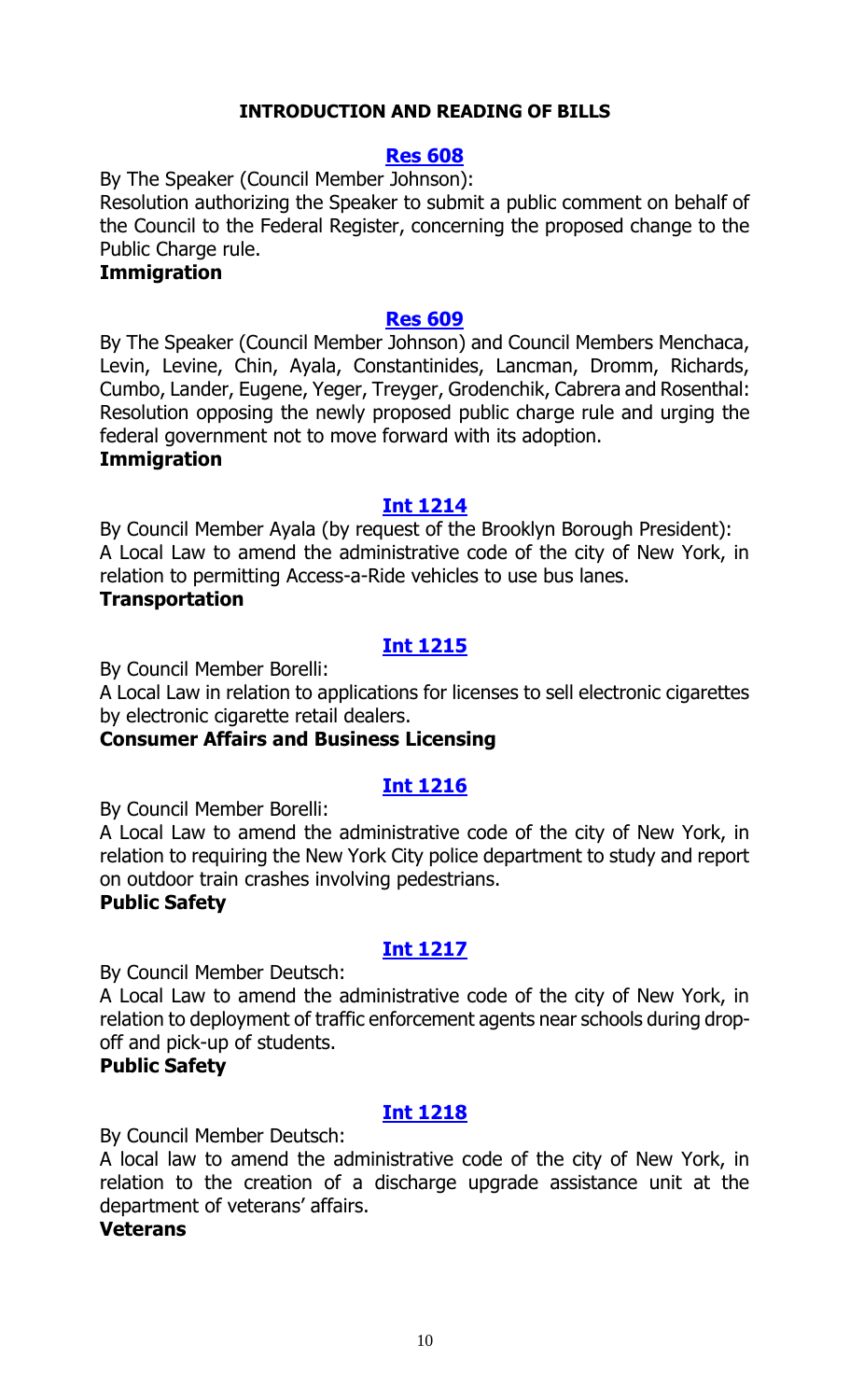# **[Res 610](https://legistar.council.nyc.gov/LegislationDetail.aspx?ID=3754253&GUID=04116347-AD32-49BA-8D08-7E6EBCCC9334&Options=ID|&Search=)**

By Council Member Deutsch:

Resolution calling upon the New York City Department of Education's Office of Pupil Transportation to expand school busing services to all public and nonpublic elementary and middle school students who live more than a half of a mile away from their school.

# **Education**

# **[Int 1219](https://legistar.council.nyc.gov/LegislationDetail.aspx?ID=3754242&GUID=5177A059-2F5A-418A-8745-5CD4D4259724&Options=ID|&Search=)**

By Council Member Dromm:

A Local Law to amend the administrative code of the city of New York, in relation to providing assistance to seniors with bed bugs in their homes. **Aging**

# **[Int 1220](https://legistar.council.nyc.gov/LegislationDetail.aspx?ID=3754250&GUID=EC721E96-5BAC-4A5D-B7BD-D34B4249A3F2&Options=ID|&Search=)**

By Council Member Dromm:

A Local Law to amend the New York city charter, in relation to the collection of information on sexual orientation and gender identity by city agencies during the hiring process.

# **Civil and Human Rights**

# **[Int 1221](https://legistar.council.nyc.gov/LegislationDetail.aspx?ID=3754247&GUID=F3CE005D-F5A4-497F-A6F8-40906F2D3B66&Options=ID|&Search=)**

By Council Member Dromm:

A Local Law to amend the administrative code of the city of New York, in relation to mandating that correction officers escort incarcerated individuals to medical visits in a timely fashion.

# **Criminal Justice**

# **[Int 1222](https://legistar.council.nyc.gov/LegislationDetail.aspx?ID=3754251&GUID=A7DFA330-DC90-4F30-8661-B2F4508E8842&Options=ID|&Search=)**

By Council Member Dromm:

A Local Law to amend the administrative code of the city of New York, in relation to requiring the department of correction to post a quarterly report regarding the visitation of incarcerated individuals.

# **Criminal Justice**

# **[Int 1223](https://legistar.council.nyc.gov/LegislationDetail.aspx?ID=3754252&GUID=6C226366-E1EE-4F8C-9CB7-CC43597A4A5E&Options=ID|&Search=)**

By Council Member Dromm:

A Local Law to amend the administrative code of the city of New York, in relation to legal representation for incarcerated individuals placed outside the general population.

# **Criminal Justice**

# **[Int 1224](https://legistar.council.nyc.gov/LegislationDetail.aspx?ID=3754246&GUID=F17A0DEC-028F-4B99-8DA3-61E5C7B3BCB7&Options=ID|&Search=)**

By Council Member Dromm:

A Local Law to amend the administrative code of the city of New York, in relation to requiring the department of education, the administration for children's services and the department of correction to report on educational programming for juvenile delinquents, juvenile offenders and adolescent offenders.

# **Education**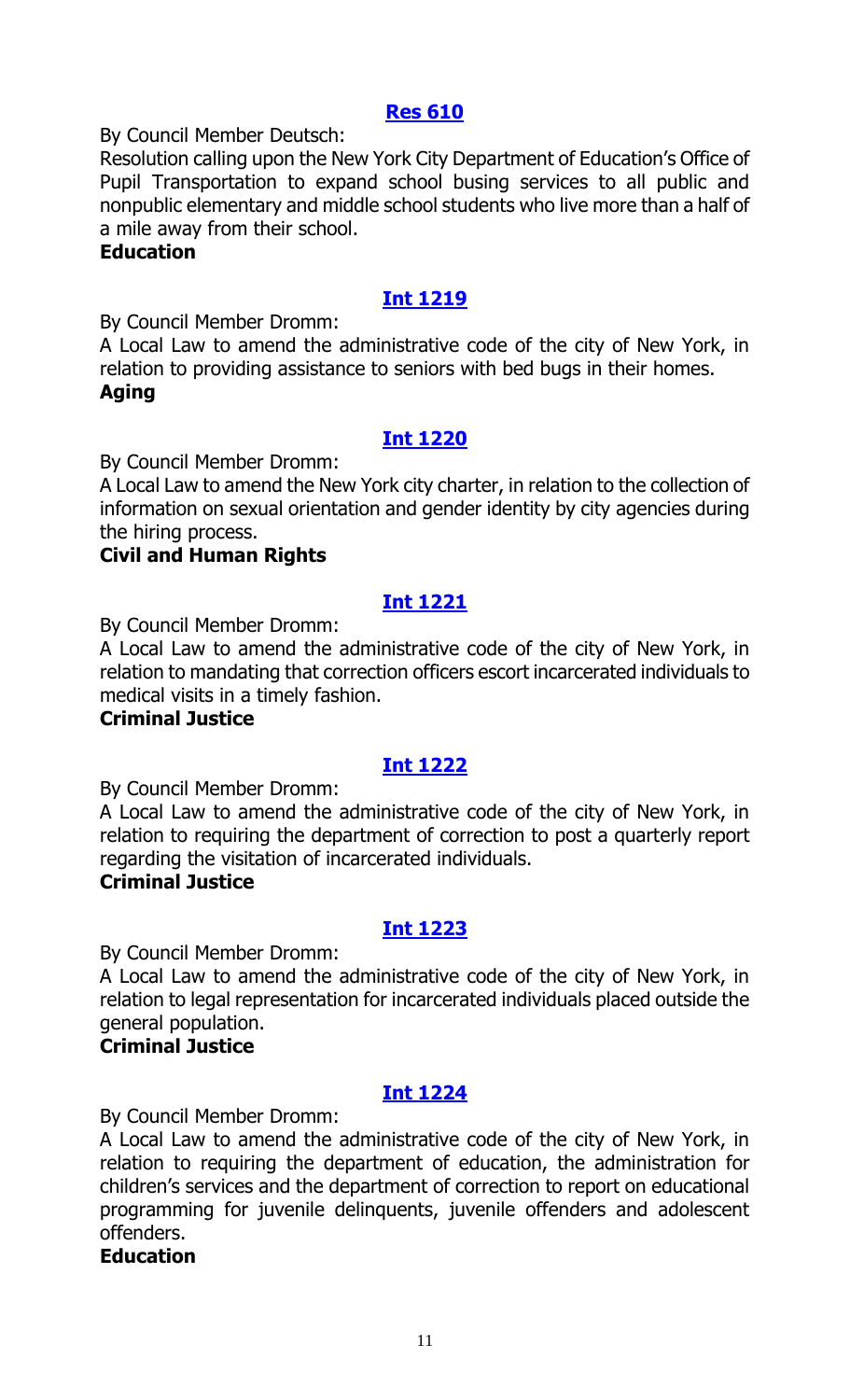# **[Int 1225](https://legistar.council.nyc.gov/LegislationDetail.aspx?ID=3754249&GUID=44FEFFE4-D885-4773-8967-E16C05FF35C0&Options=ID|&Search=)**

By Council Member Dromm:

A Local Law to amend the administrative code of the city of New York, in relation to the collection and maintenance of contact information of real property owners.

#### **Finance**

# **[Int 1226](https://legistar.council.nyc.gov/LegislationDetail.aspx?ID=3726171&GUID=15CFB8CA-034D-4A2E-BAC9-87B7E8717A5B&Options=ID|&Search=)**

By Council Member Dromm (by request of the Mayor):

A Local Law to amend the administrative code of the city of New York, in relation to the establishment of the Throggs Neck business improvement district.

#### **Finance**

# **[Int 1227](https://legistar.council.nyc.gov/LegislationDetail.aspx?ID=3726170&GUID=F824C79C-362D-44FB-9816-37117842C74D&Options=ID|&Search=)**

By Council Member Dromm (by request of the Mayor):

A Local Law to amend the administrative code of the city of New York, in relation to authorizing an increase in the amount to be expended annually in the Hudson Square business improvement district and an extension of the Hudson Square business improvement district boundaries.

**Finance**

# **[Int 1228](https://legistar.council.nyc.gov/LegislationDetail.aspx?ID=3754243&GUID=93F6F3B9-58D0-49BB-ADBC-8D5E28465D11&Options=ID|&Search=)**

By Council Member Dromm:

A Local Law to amend the administrative code of the city of New York, in relation to certain sanitation violations received during declared emergencies or severe weather conditions.

# **Sanitation and Solid Waste Management**

# **[Int 1229](https://legistar.council.nyc.gov/LegislationDetail.aspx?ID=3754244&GUID=A7C14CE8-1BA0-40AA-9656-F439CF7D943A&Options=ID|&Search=)**

By Council Member Dromm:

A Local Law to amend the administrative code of the city of New York, in relation to modular newsracks.

# **Transportation**

# **[Int 1230](https://legistar.council.nyc.gov/LegislationDetail.aspx?ID=3754245&GUID=98F818E6-2218-4184-8D7D-F55AE089B805&Options=ID|&Search=)**

By Council Member Dromm:

A Local Law to amend the administrative code of the city of New York, in relation to newsrack requirements and to repeal and replace subdivision a of section 19-128.1 of the administrative code of the city of New York. **Transportation**

# **[Res 611](https://legistar.council.nyc.gov/LegislationDetail.aspx?ID=3754241&GUID=0F011BF4-CF6D-4314-BE09-82DF5667B9E5&Options=ID|&Search=)**

By Council Member Dromm:

Resolution calling upon the New York City Department of Education to implement a curriculum and to acquire textbooks and trade books that include key moments in LGBT history and accurately portray the contributions of LGBT individuals in the history of the United States.

#### **Education**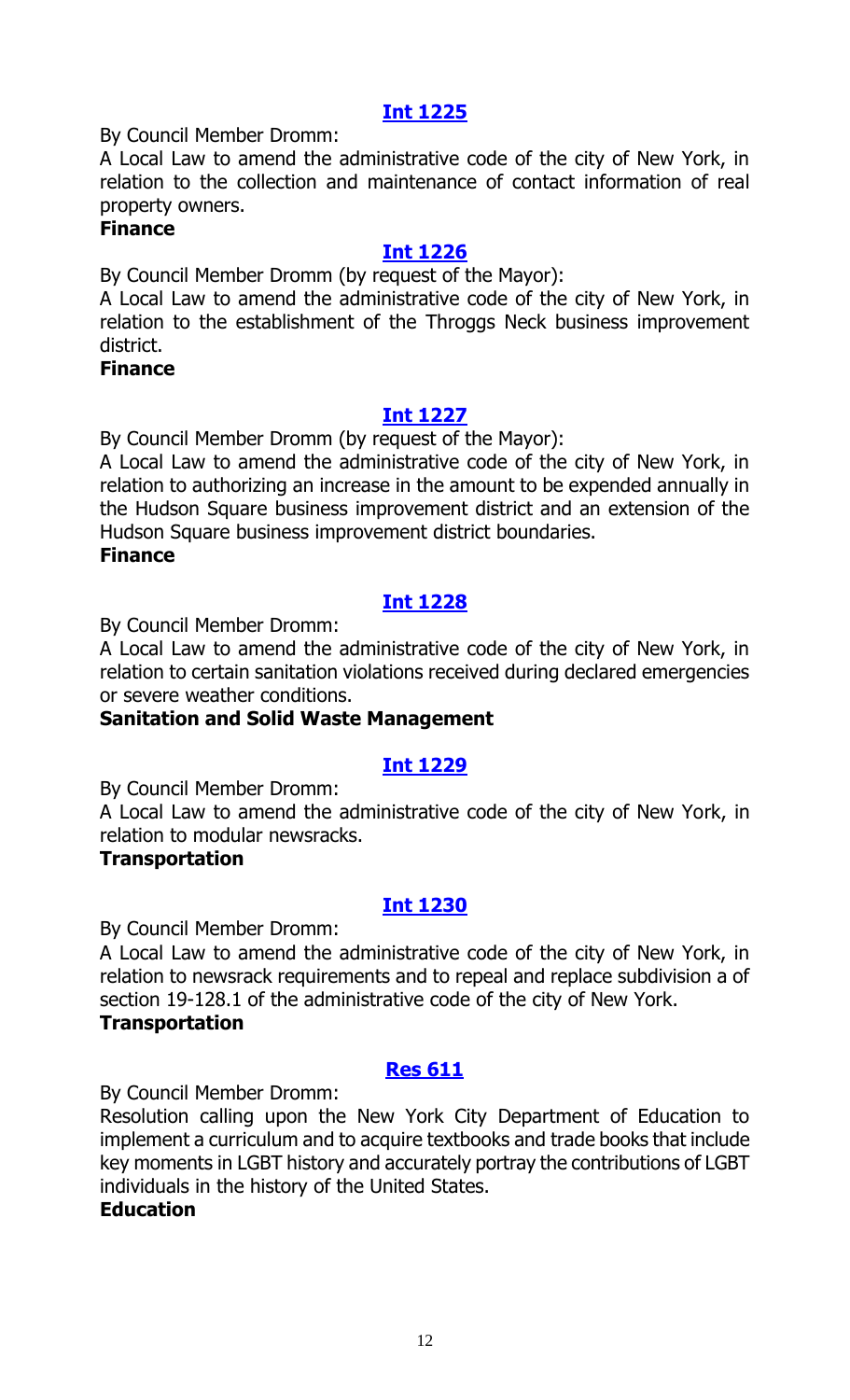# **Preconsidered [Res 612](https://legistar.council.nyc.gov/LegislationDetail.aspx?ID=3725357&GUID=28944458-CAA1-440D-99E1-D0396C524CAD&Options=ID|&Search=)**

By Council Member Dromm:

Resolution amending and restating the resolution computing and certifying base percentage, current percentage and current base proportion of each class of real property for fiscal 2019 to the state board of real property tax services pursuant to section 1803-a of the real property tax law.

#### **Finance**

# **Preconsidered [Res 613](https://legistar.council.nyc.gov/LegislationDetail.aspx?ID=3725358&GUID=5C4BCFF7-5AAD-4F57-AC01-8082071E6F9A&Options=ID|&Search=)**

By Council Member Dromm:

Resolution amending and restating the resolution computing and certifying adjusted base proportion of each class of real property for fiscal 2019 to the state board of real property tax services pursuant to section 1803-a of the real property tax law.

# **Finance**

# **Preconsidered [Res 614](https://legistar.council.nyc.gov/LegislationDetail.aspx?ID=3725359&GUID=650B3B80-7161-4818-B155-D78CE341C9A7&Options=ID|&Search=)**

By Council Member Dromm:

Resolution amending and restating the resolution to provide the amounts necessary for the support of the government of the city of New York and the counties therein and for the payment of indebtedness thereof, for the fiscal year beginning on July 1, 2018 and ending on June 30, 2019, by the levy of the taxes on the real property in the city of New York, in accordance with the provisions of the constitution of the state of New York, the real property tax law and the charter of the city of New York.

#### **Finance**

# **Preconsidered [Res 615](https://legistar.council.nyc.gov/LegislationDetail.aspx?ID=3725391&GUID=68F15594-5F54-40A8-B811-F60B007E5F25&Options=ID|&Search=)**

By Council Member Dromm:

Resolution concerning the establishment of the Throggs Neck Business Improvement District in the Borough of the Bronx and setting the date, time and place for the public hearing to hear all persons.

# **Finance**

# **Preconsidered [Res 616](https://legistar.council.nyc.gov/LegislationDetail.aspx?ID=3725390&GUID=7B10B456-136D-44CD-A9B2-5F45A9F846ED&Options=ID|&Search=)**

By Council Member Dromm:

Resolution authorizing an increase in the amount to be expended annually in the Hudson Square Business Improvement District, and an extension of the Hudson Square Business Improvement District boundaries, and setting the date, time and place for the public hearing of the local law authorizing such changes as set forth in the amended District Plan of the Hudson Square Business Improvement District

# **Finance**

# **[Res 617](https://legistar.council.nyc.gov/LegislationDetail.aspx?ID=3754264&GUID=389CBD98-A777-4FF1-8A5F-67A2EAD85F02&Options=ID|&Search=)**

By Council Member Gjonaj:

Resolution declaring September 5th as St. Mother Teresa Day in the city of New York.

# **Cultural Affairs, Libraries & International Intergroup Relations**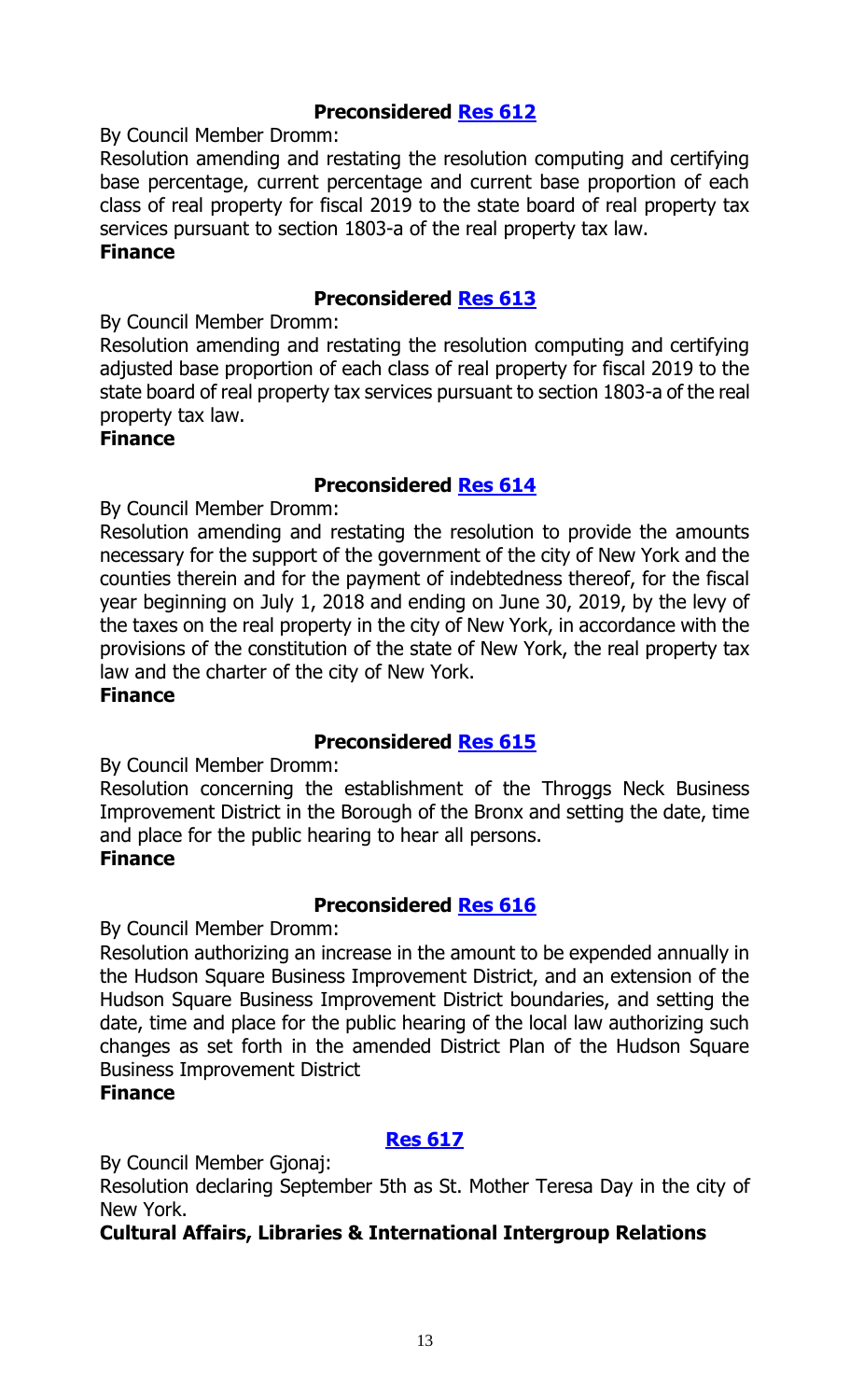#### **[Int 1231](https://legistar.council.nyc.gov/LegislationDetail.aspx?ID=3754266&GUID=FEE06ACF-D2C0-4E02-9D6C-88DBEAE9CAB2&Options=ID|&Search=)**

By Council Members Lander, Kallos and the Public Advocate (Ms. James): A Local Law to amend the administrative code of the city of New York, in relation to contributions to independent expenditure committees. **Governmental Operations**

# **[Int 1232](https://legistar.council.nyc.gov/LegislationDetail.aspx?ID=3754265&GUID=07813CED-5A55-45CA-9E4D-0B64EEEF9072&Options=ID|&Search=)**

By Council Member Levin:

A Local Law to amend the administrative code of the city of New York, in relation to requiring homeless shelters to post signs and distribute other materials relating to the shelter transfer appeals process.

# **General Welfare**

# **[Int 1233](https://legistar.council.nyc.gov/LegislationDetail.aspx?ID=3754263&GUID=F5390D9F-E95E-4FDC-BA02-5AB91E1E72F4&Options=ID|&Search=)**

By Council Member Levin:

A Local Law to amend the administrative code of the city of New York, in relation to providing written notice for non-emergency shelter transfers. **General Welfare**

# **[Int 1234](https://legistar.council.nyc.gov/LegislationDetail.aspx?ID=3727071&GUID=27A907C6-A393-4FCD-9D21-BFC0C2C63404&Options=ID|&Search=)**

By Council Member Levine:

A Local Law to amend the New York city charter, in relation to creating an office for the prevention of hate crimes.

# **Public Safety**

# **[Int 1235](https://legistar.council.nyc.gov/LegislationDetail.aspx?ID=3754267&GUID=9B3A9AAA-59C1-4B0D-9265-25F399EBDD2E&Options=ID|&Search=)**

By Council Members Miller, Cabrera and Kallos: A Local Law in relation to the department of citywide administrative services provisional employee reduction plan.

# **Civil Service and Labor**

# **[Res 618](https://legistar.council.nyc.gov/LegislationDetail.aspx?ID=3754288&GUID=BAC39634-400A-4257-B345-4720FACC6036&Options=ID|&Search=)**

By Council Members Miller, Adams and Richards:

Resolution calling upon the MTA to allow riders travelling within New York City limits to pay a fare for commuter rail equal to that of a MetroCard ride on New York City Transit subways and buses; and allow for free transfers between commuter rail and New York City Transit subways and buses.

#### **Transportation**

# **[Res 619](https://legistar.council.nyc.gov/LegislationDetail.aspx?ID=3754287&GUID=89ED882D-8AA5-44A6-83C2-F4C835D0DF12&Options=ID|&Search=)**

By Council Members Miller, Adams and Richards:

Resolution calling upon the New York State Legislature to pass, and the Governor to sign, legislation preventing the diversion of funds raised to support the Metropolitan Transportation Authority. **Transportation**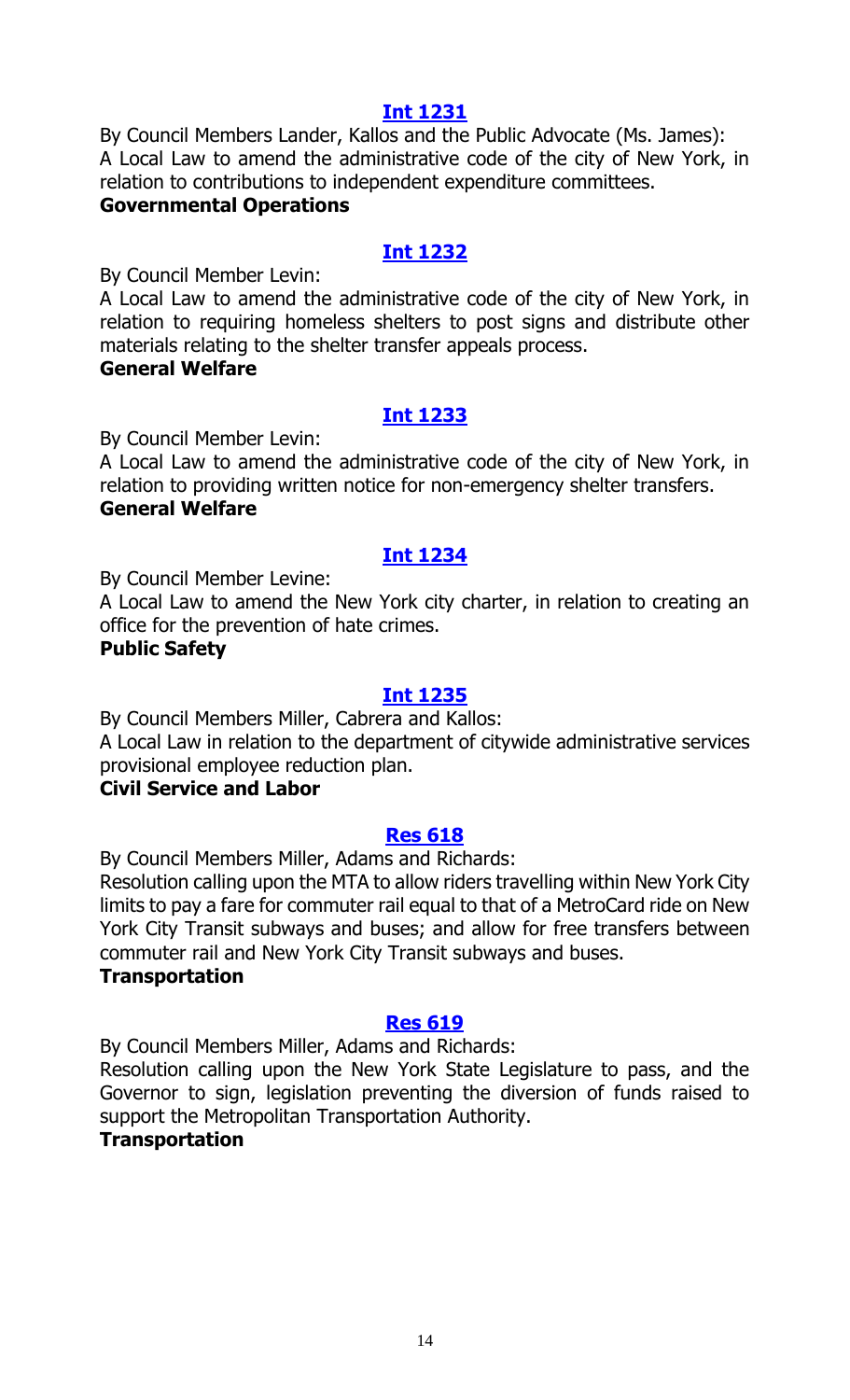#### **[Res 620](https://legistar.council.nyc.gov/LegislationDetail.aspx?ID=3754295&GUID=93BE641F-E090-49C8-AA1B-2A2EDB6CD740&Options=ID|&Search=)**

By Council Member Moya (at the request of the Manhattan Borough President):

Resolution calling on the Federal Communications Commission to reject the proposed rules put forth in the Second Further Notice of Proposed Rulemaking 18-131 and to create provisions that would strengthen public, educational, and governmental access television.

#### **Technology**

# **[Int 1236](https://legistar.council.nyc.gov/LegislationDetail.aspx?ID=3725311&GUID=E78F9DE7-6C09-4C0B-AF25-BE0303CC7B06&Options=ID|&Search=)**

By Council Members Powers and Rivera:

A Local Law to amend the administrative code of the city of New York, in relation to requiring the department of correction to share data with correctional health services regarding sick calls and to repeal section 9-108 of the administrative code of the city of New York, relating to health care services for incarcerated individuals.

# **Criminal Justice**

# **[Int 1237](https://legistar.council.nyc.gov/LegislationDetail.aspx?ID=3754292&GUID=F7A0F768-7ED3-4474-A31C-0D0EAE6520BF&Options=ID|&Search=)**

By Council Members Rodriguez and Cabrera:

A Local Law to amend the administrative code of the city of New York, in relation to requiring taxi and limousine commission licensees to cooperate with police investigations by providing records and information.

# **For-Hire Vehicles**

# **[Int 1238](https://legistar.council.nyc.gov/LegislationDetail.aspx?ID=3754289&GUID=B107FF19-50EC-4E2D-92A6-186A10C62549&Options=ID|&Search=)**

By Council Member Rosenthal:

A Local Law to amend the administrative code of the city of New York, in relation to requiring additional disclosure of large contract modifications. **Contracts**

#### **[Res 621](https://legistar.council.nyc.gov/LegislationDetail.aspx?ID=3754294&GUID=C327210E-E4B1-4680-95BA-CA26801FF79C&Options=ID|&Search=)**

By Council Member Salamanca (by request of the Mayor):

Resolution pursuant to Section 363 of the New York City Charter, authorizing the New York City Department of Transportation to grant a non-exclusive franchise for the provision of bus service between Manhattan and Staten Island.

# **Zoning and Franchises**

# **[Int 1239](https://legistar.council.nyc.gov/LegislationDetail.aspx?ID=3754293&GUID=45F3CD0C-3AE1-4BE0-8175-1A37248B8255&Options=ID|&Search=)**

By Council Members Torres and Treyger:

A Local Law to amend the New York city charter, in relation to the public disclosure of materially inaccurate statements.

# **Oversight and Investigations**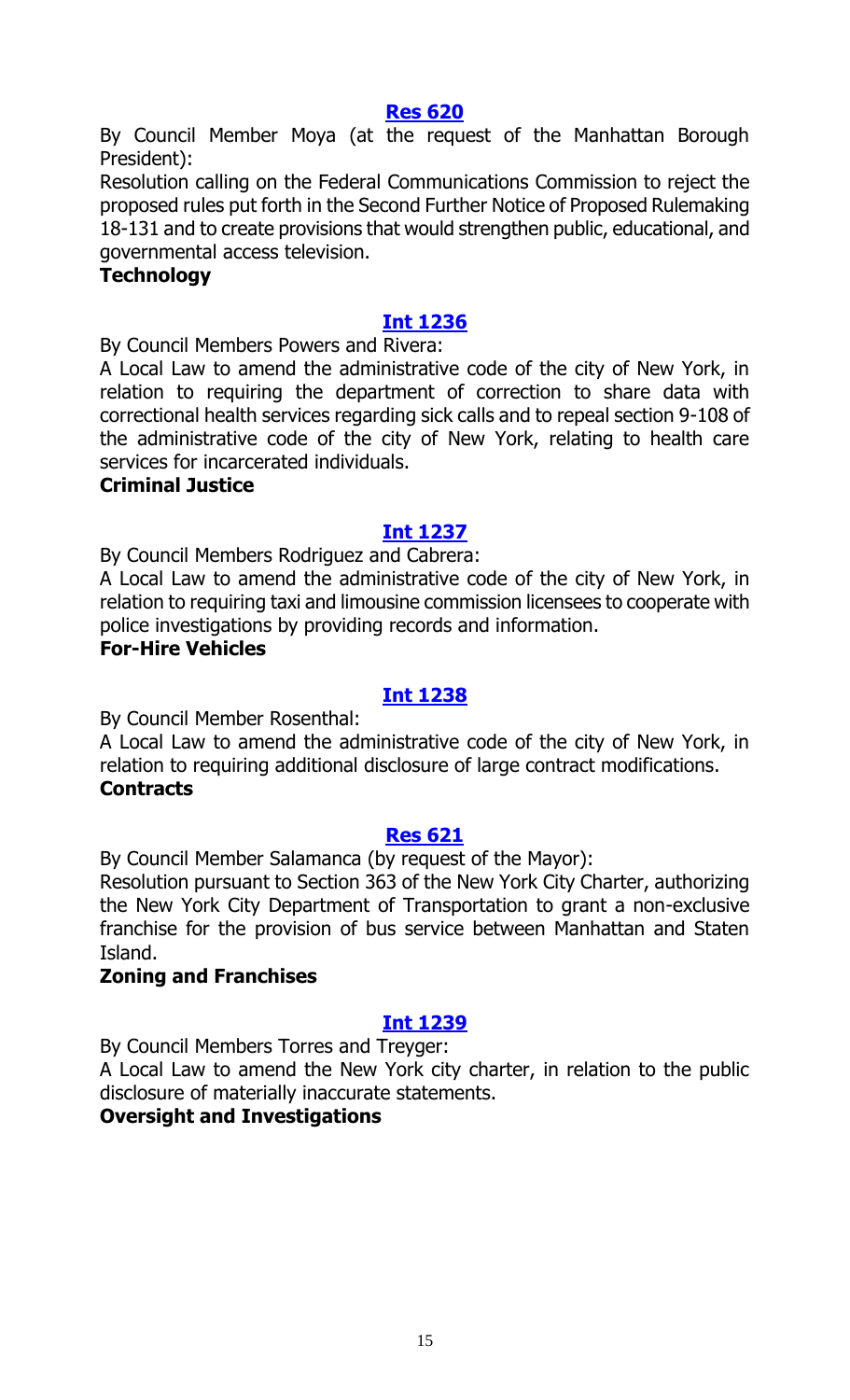# **[Res 622](https://legistar.council.nyc.gov/LegislationDetail.aspx?ID=3754290&GUID=0FEA88A4-0A49-4390-A38C-93CFB99FC314&Options=ID|&Search=)**

By Council Members Williams and Constantinides:

Resolution calling upon Congress to pass and the President to sign legislation that shall prohibit the diversion of resources from dedicated funds that support U.S. Department of Housing and Urban Development-Veterans Affairs Supportive Housing funding, which assists veterans experiencing homelessness with obtaining permanent housing.

#### **Veterans**

# **[Int 1240](https://legistar.council.nyc.gov/LegislationDetail.aspx?ID=3754291&GUID=19695239-7FA6-4331-860F-3CC9174EFB2B&Options=ID|&Search=)**

By Council Members Yeger, Torres, Holden, Gjonaj and Diaz:

A Local Law to amend the New York city charter and the administrative code of the city of New York, in relation to abolishing the office of the public advocate.

#### **Governmental Operations**

# **[L.U. 264](https://legistar.council.nyc.gov/LegislationDetail.aspx?ID=3726172&GUID=7D1768C9-FB5A-4383-8D79-BFAB7995545F&Options=ID|&Search=)**

By Council Member Dromm:

451-455 East 116th Street, Block 1710, Lots 22 and 24; Manhattan, Community District No. 11, Council District No. 8 **Finance**

# **[L.U. 265](https://legistar.council.nyc.gov/LegislationDetail.aspx?ID=3728024&GUID=8789B0E0-E3AC-426F-8A7A-573713CD06D3&Options=ID|&Search=)**

By Council Member Salamanca:

Application No. **20195182 HAK (JOE Central Brooklyn LLC)** submitted by the New York City Department of Housing Preservation of Development for the approval of an exemption from real property taxes pursuant to Article XI of the Private Housing Finance Law for property located on 79 lots in the Bedford-Stuyvesant and Brownsville neighborhoods, Borough of Brooklyn, Community Districts 2, 3, 8 and 16, Council Districts 33, 35, 36, 41 and 42.

# **Planning, Dispositions and Concessions**

# **[L.U. 266](https://legistar.council.nyc.gov/LegislationDetail.aspx?ID=3728025&GUID=0F03531B-F1D5-4C00-B4AA-61625AAAE151&Options=ID|&Search=)**

By Council Member Salamanca:

Application No. **20195181 HAM (464-68 West 51st Street)** submitted by the New York City Department of Housing Preservation of Development for the approval of an exemption from real property taxes pursuant to Article XI of the Private Housing Finance Law for property located at Block 1060, Lots 61 and 160, Borough of Manhattan, Community District 4, Council District 3.

# **Planning, Dispositions and Concessions**

# **[L.U. 267](https://legistar.council.nyc.gov/LegislationDetail.aspx?ID=3728026&GUID=428615A7-8369-400B-99A4-5AC2955CABEA&Options=ID|&Search=)**

By Council Member Salamanca:

Application No. **20195184 TCM** submitted pursuant to Section 20-226 of the Administrative Code of the City of New York, concerning the petition of T&S Restaurant LLC, d/b/a Gracie's on 2nd Diner for renewal of a revocable consent to maintain, operate, and use an unenclosed sidewalk café located at 300 East 86th Street, Borough of Manhattan, Council District 5, Community District 8.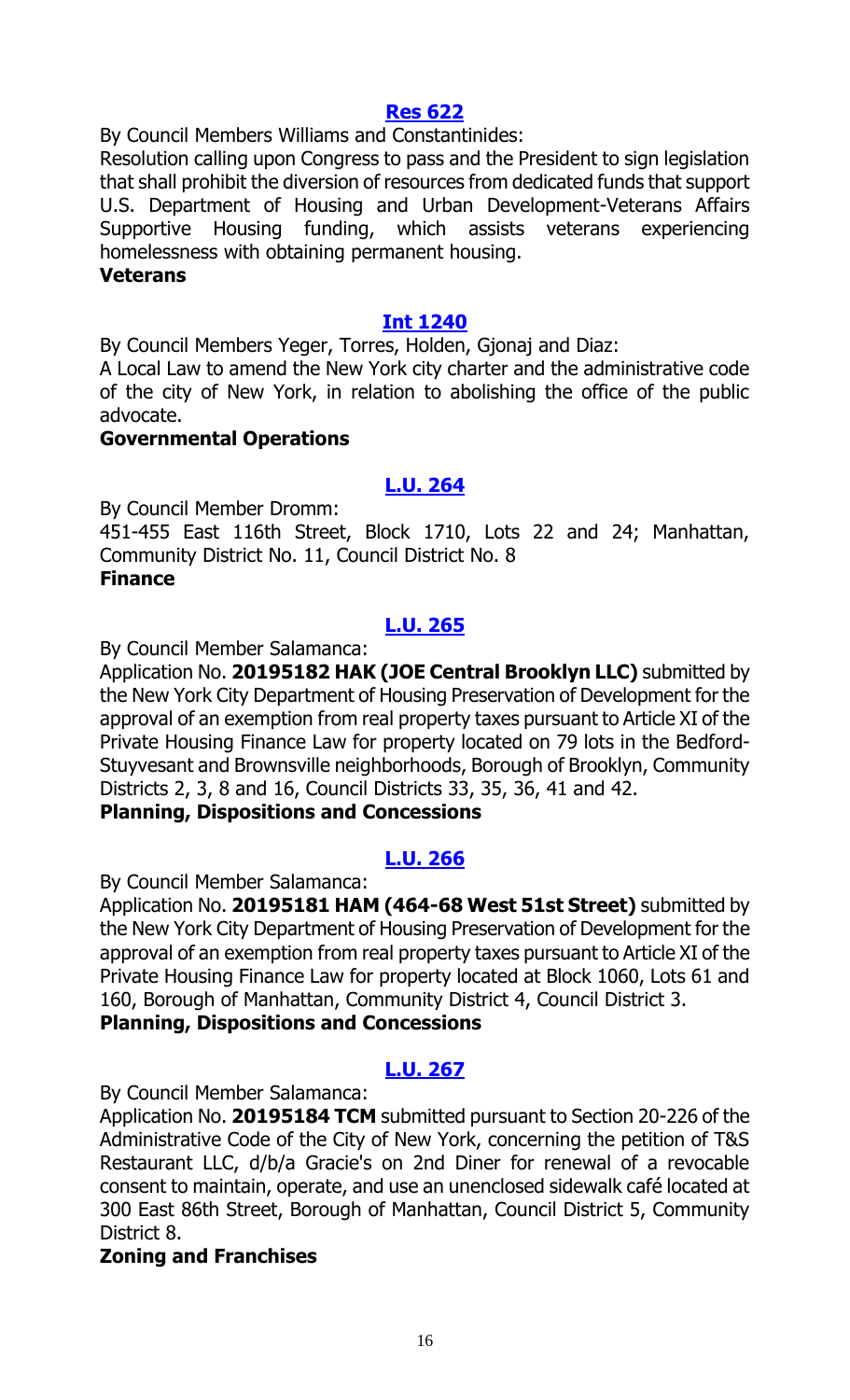# **[L.U. 268](https://legistar.council.nyc.gov/LegislationDetail.aspx?ID=3728027&GUID=BF785DB2-0BB8-4A95-B38C-50BA48F20BA7&Options=ID|&Search=)**

By Council Member Salamanca:

Application No. **20195183 TCM** submitted pursuant to Section 20-226 of the Administrative Code of the City of New York, concerning the petition of K.K. & D of 79th Street Restaurant Corp., d/b/a Nectar Cafe for renewal of a revocable consent to maintain, operate, and use an unenclosed sidewalk café located at 1022 Madison Avenue, Borough of Manhattan, Council District 4, Community District 8.

#### **Zoning and Franchises**

#### **[L.U. 269](https://legistar.council.nyc.gov/LegislationDetail.aspx?ID=3728028&GUID=406C3416-DBE6-482F-A120-6145E8C19B32&Options=ID|&Search=)**

By Council Member Salamanca:

Application No. **N 180373 ZRM (Special Garment Center Text Amendment)** submitted by the New York City Department of City Planning and the New York City Economic Development Corporation, pursuant to Section 201 of the New York City Charter for an amendment to the Zoning Resolution of the City of New York, modifying Article XII, Chapter 1 (Special Garment Center District) and related sections, Borough of Manhattan, Community Districts 4 and 5, Council District 3.

#### **Zoning and Franchises**

# **[L.U. 270](https://legistar.council.nyc.gov/LegislationDetail.aspx?ID=3728029&GUID=B81AB0D4-CAC4-45C4-A9D9-211A13554E60&Options=ID|&Search=)**

By Council Member Salamanca:

Application No. **C 180347 ZMK (Franklin Avenue Rezoning)** submitted by Cornell Realty Management LLC pursuant to Sections 197-c and 201 of the New York City Charter for an amendment of the Zoning Map, Section No. 16d: eliminating from within an existing R6A District a C1-3 District, changing from an R6A District to an R8X District, changing from an R8A District to an R8X District, and establishing within the proposed R8X District a C2-4 District, to facilitate the development of two new 16-story mixed-use and residential buildings located at 40 Crown Street (Block 1190, Lots 29, 45, and 50) and 931 Carroll Street (Block 1188, Lot 58), Borough of Brooklyn, Community District 9, Council District 35.

# **Zoning & Franchises**

# **[L.U. 271](https://legistar.council.nyc.gov/LegislationDetail.aspx?ID=3728030&GUID=E16AEB4A-8E9D-4717-B910-91ABDD0E36AC&Options=ID|&Search=)**

By Council Member Salamanca:

Application No. **N 180348 ZRK (Franklin Avenue Rezoning**) submitted by Cornell Realty Management LLC, pursuant to Section 201 of the New York City Charter, for an amendment of the Zoning Resolution of the City of New York, modifying Appendix F for the purpose of establishing a Mandatory Inclusionary Housing area in the Borough of Brooklyn, Community District 9, Council District 35 35.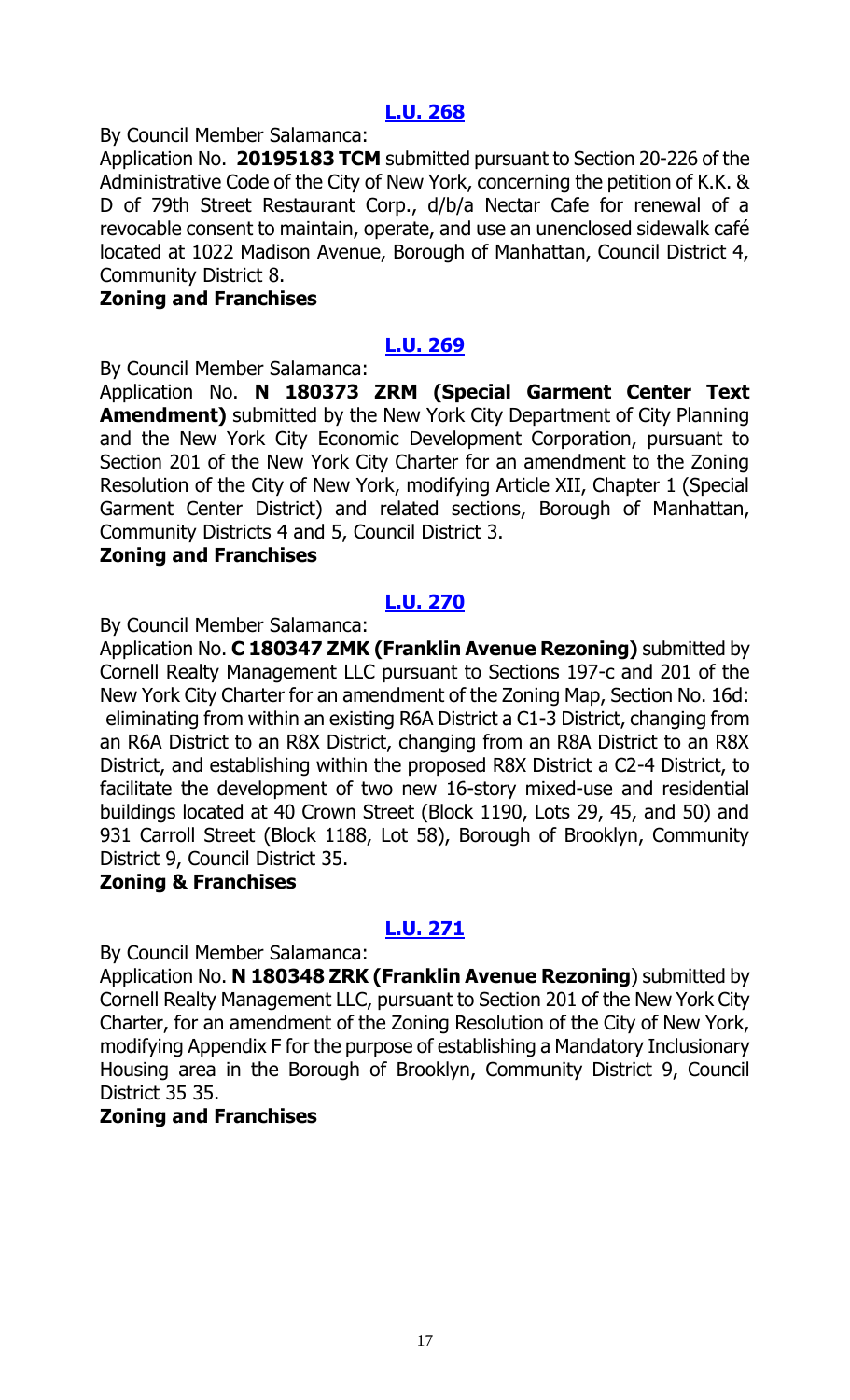# **[L.U. 272](https://legistar.council.nyc.gov/LegislationDetail.aspx?ID=3728031&GUID=7CE252C8-74E0-47E5-B944-F0A02AED2E51&Options=ID|&Search=)**

By Council Member Salamanca:

Application No. **C 180485 HAK (Marcus Garvey Village)** submitted by The Department of Housing Preservation and Development (HPD) pursuant to Article 16 of the General Municipal Law of New York State for the designation of properties located at 763 Thomas S. Boyland Street (Block 3587, Lot 27) and Livonia Avenue/Chester Street (Block 3588, Lots 32, 33, 34, 35, and 36) as an Urban Development Action Area, Action Area and an Urban Development Action Area Project for such area, and pursuant to Section 197-c of the New York City Charter for the disposition of such property to a developer to be selected by HPD, Borough of Brooklyn, Community District 16, Council District 42.

# **Zoning and Franchises**

# **[L.U. 273](https://legistar.council.nyc.gov/LegislationDetail.aspx?ID=3728032&GUID=8DF41344-08D9-4D2E-8646-5517269A3292&Options=ID|&Search=)**

By Council Member Salamanca:

Application No. **C 180486 PCK (Marcus Garvey Village)** submitted by the Department of Parks and Recreation and the Department of Citywide Administrative Services, pursuant to Section 197-c of the New York City Charter, for the site selection and acquisition of property located on Bristol Street between Blake Avenue and Dumont Avenue (Block 3559, p/o Lot 1) for use as a community garden, Borough of Brooklyn, Community District 16, Council District 42.

# **Zoning and Franchises**

# **[L.U. 274](https://legistar.council.nyc.gov/LegislationDetail.aspx?ID=3728033&GUID=2CA02C5F-6789-4C6B-A4ED-D400FDA77123&Options=ID|&Search=)**

By Council Member Salamanca:

Application No. **C 180487 ZRK (Marcus Garvey Village)** submitted by Brownsville Livonia Associates LLC, pursuant to Section 201 of the New York City Charter, for an amendment of the Zoning Resolution of the City of New York, modifying Appendix F for the purpose of establishing a Mandatory Inclusionary Housing area, Borough of Brooklyn, Community District 16, Council District 42.